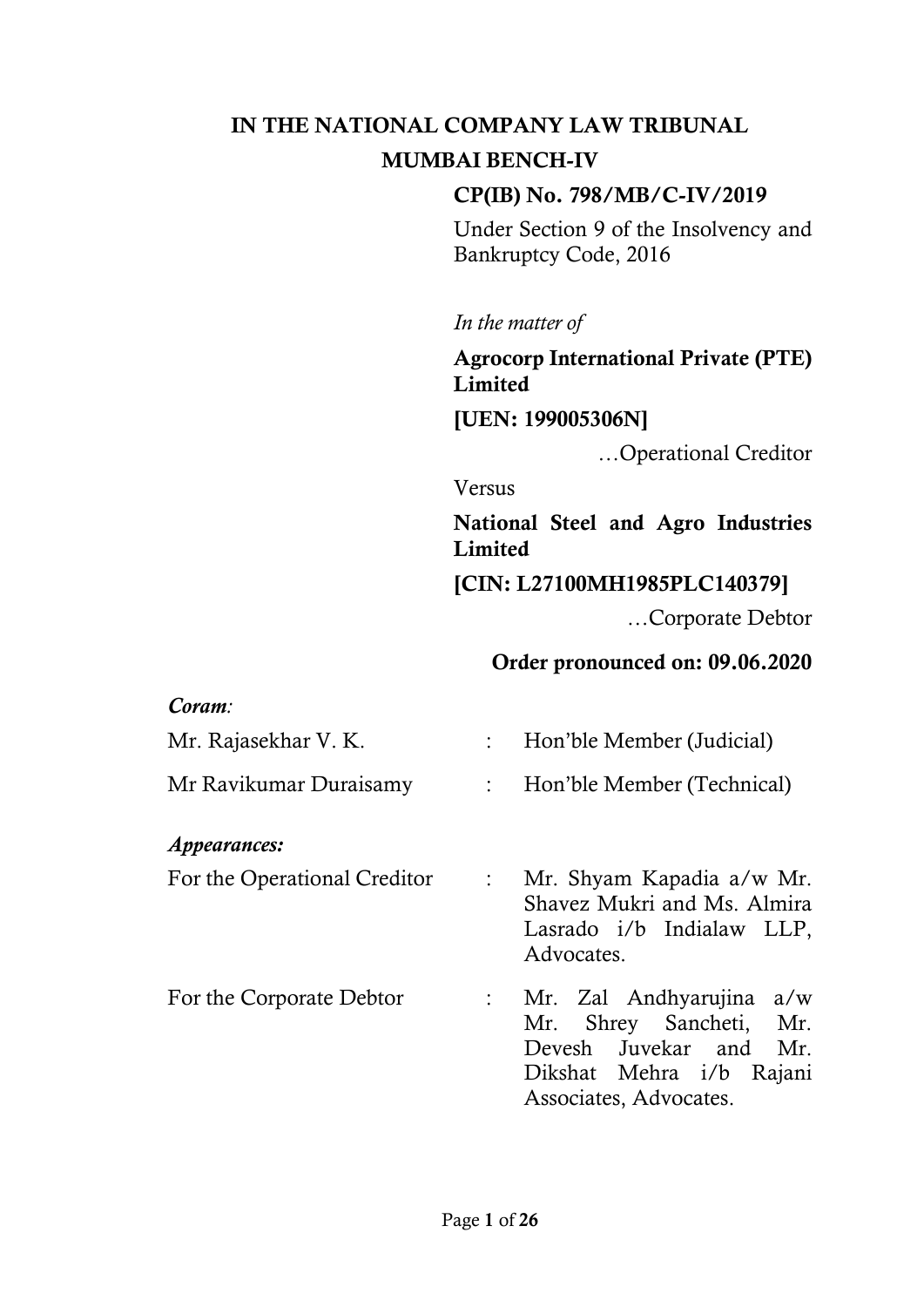#### ORDER

 $\_$  , and the set of the set of the set of the set of the set of the set of the set of the set of the set of the set of the set of the set of the set of the set of the set of the set of the set of the set of the set of th

*Per: Rajasekhar V. K. Member (Judicial)*

- 1. This is a Company Petition filed under section 9 of the Insolvency & Bankruptcy Code, 2016 (IBC) by Agrocorp International Private (PTE) Limited, a Private Company incorporated under the Companies Act (CAP 50) of Republic of Singapore, seeking to initiate Corporate Insolvency Resolution Process (CIRP) against National Steel and Agro Industries Limited [CIN: L27100MH1985PLC140379] ("the Corporate Debtor").
- 2. The Corporate Debtor is a company incorporated on 09.01.1985 under the Companies Act, 1956, as a public company limited by shares with the Registrar of Companies, Maharashtra, Mumbai. Its registered office is at No.621, Tulsiani Chambers, Nariman Point, Mumbai – 400021, within the State of Maharashtra. Therefore, this Bench has jurisdiction to deal with the present petition.
- 3. The present petition was filed on 22.02.2019 before this Adjudicating Authority on the ground that the Corporate Debtor failed to make payment of a sum of \$930,000.00 (US Dollars nine lakh thirty thousand only) as principal amount and \$38,971.84 (US Dollars thirty-eight thousand nine hundred seventy-one and cent eighty-four only) as interest at the rate of 4% p.a. compounded quarterly along with \$9,536.00 (US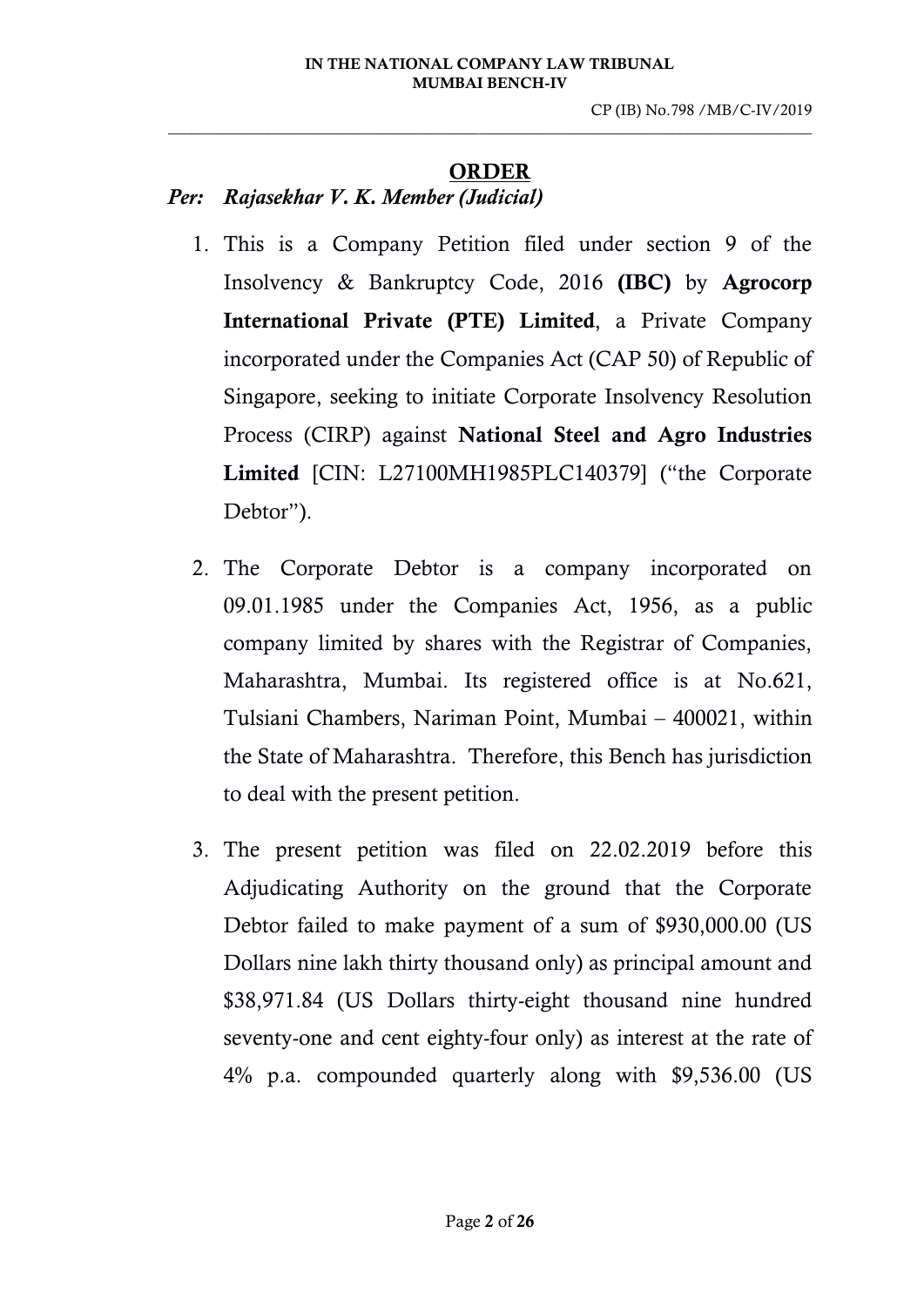Dollars nine thousand five hundred and thirty-six only) being cost awarded to the Operational Creditor by Arbitral Award (at p.3 of the Petition) arising out of a sale contract dated 11.10.2017, a copy of which is placed as Exhibit E at pp.42-52. The date of default is 19.04.2018, date on which Award of Arbitration was announced. A copy of the Arbitral Award is placed as Exhibit D at pp.17-41.

- 4. Mr. Shyam Kapadia, Learned Counsel appearing on behalf of the Operational Creditor submitted that the case of the Operational Creditor is as follows: -
	- (a) The Operational Creditor and Corporate Debtor entered into a sales contract dated 11.10.2017 bearing no. AGS/17/10/14341 for supplying 30,000 MT of whole yellow peas at a rate of \$281.00 per MT.
	- (b) On 04.12.2017, after there was no response from the Corporate Debtor to the repeated reminders through emails dated 23.11.2017, 24.11.2017, 27.11.2017, 29.11.2017 and 01.12.2017, the Operational Creditor resold the cargo not claimed by the Corporate Debtor at \$250 CNF per MT and a debit note dated 06.12.2017 bearing no. DN/17-18/00159 of \$930,000.00, for the difference of \$31 per MT was raised on the Corporate Debtor for payment. A copy of the Debit Note is placed as Exhibit H-1 on p.63. The copies of correspondence through emails have been placed as Exhibit H at pp. 55-62 of the petition.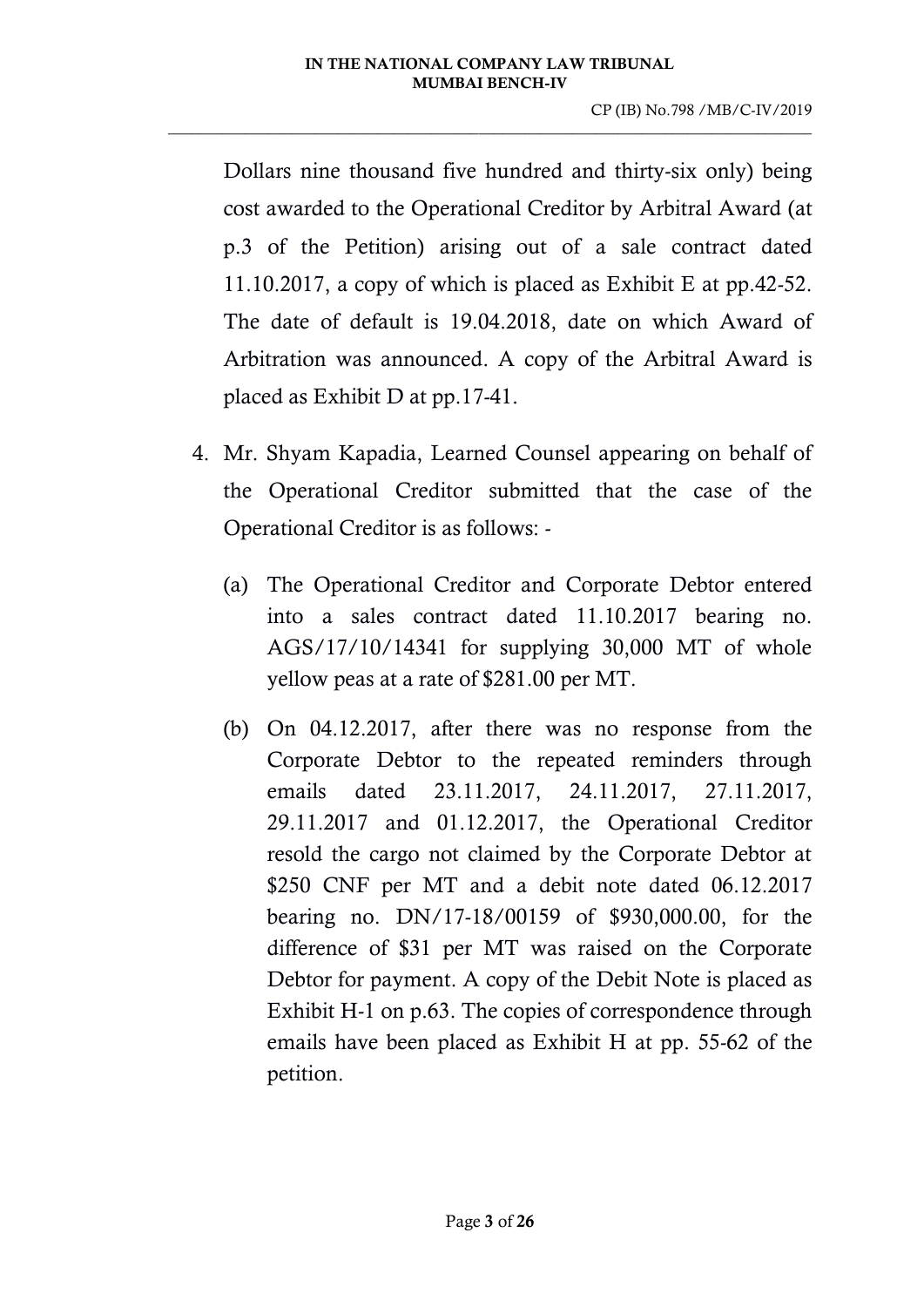- (c) The Debit Note was sent to the Corporate Debtor along with an email dated 08.12.2017. A copy of the email is placed as Exhibit H at p.55 of the petition.
- (d) No payment was received from the Corporate Debtor against the Debit Note raised. Thereafter the Operational Creditor initiated an Arbitration proceeding wherein the Ld. Sole Arbitrator passed an Arbitral Award where the Corporate Debtor was ordered to pay the default damages of the sum of \$930,000.00 and costs, fees and expenses of arbitration of \$6,720.00 together with compound interest thereon @4% per annum, compounded at three monthly rests from 02.12.2017 to the date of payment.
- (e) Further on 12.09.2018 the President of Global Pulse Confederation (GPC) sent an email to the Corporate Debtor reminding them to pay the dues to the Operational Creditor. On 13.10.2018 GPC Executive Director also wrote to the Corporate Debtor stating that failure of payment of dues to the Operational Creditor will lead to suspension of membership of the Corporate Debtor. A copy of these emails is placed at pp.64-65 of the petition.
- (f) A copy of ledger account of the Corporate Debtor in the books of Operational Debtor is placed as Exhibit G at p.54 of the petition.
- (g) The Operational Creditor issued a Demand Notice to the Corporate Debtor under section 8 of IBC. A copy of the said Demand Notice is placed as Exhibit I at pp.67-70 of the petition. There was no reply to the Demand Notice.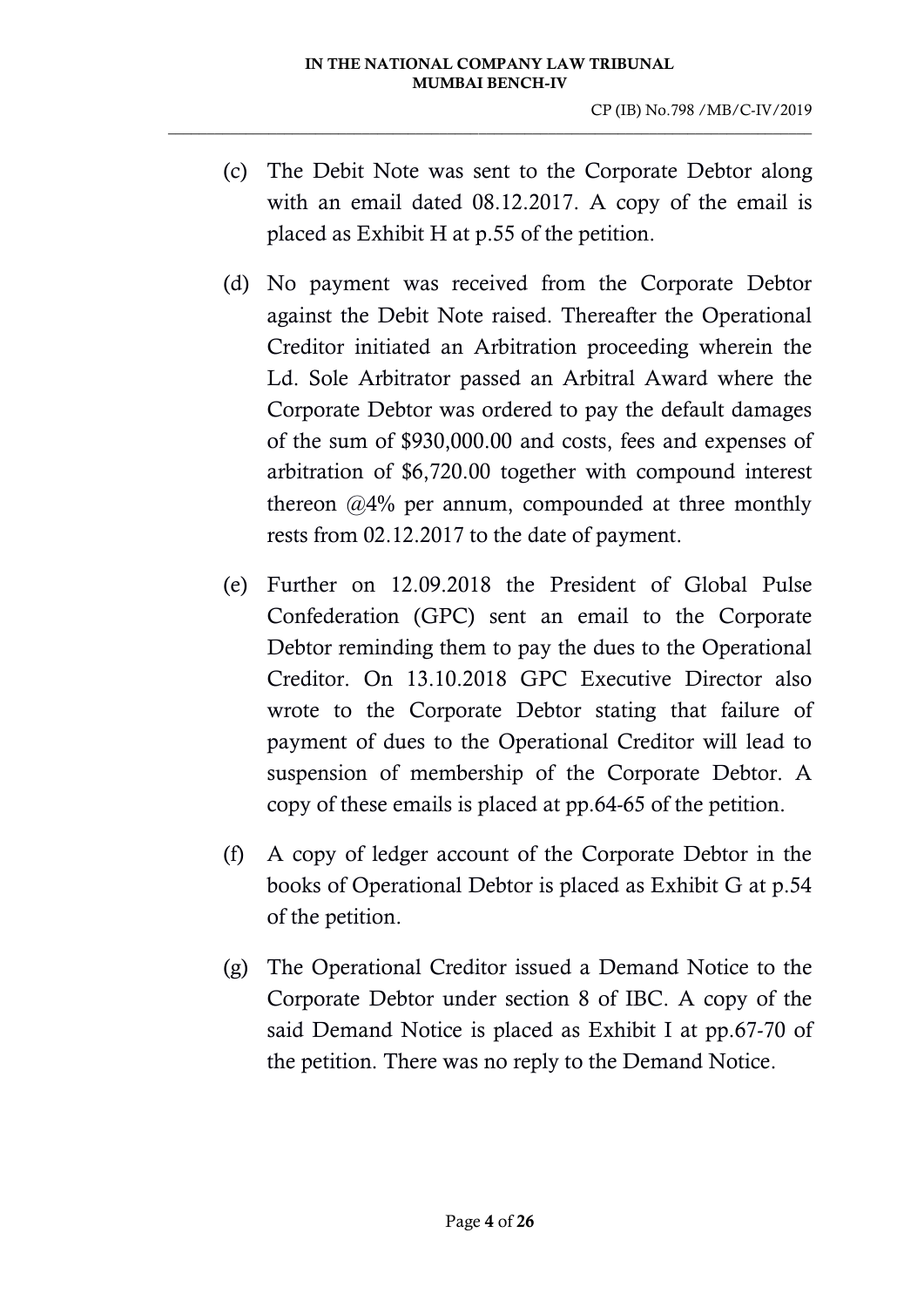- (h) Affidavit as required under section 9(3)(b) of the IBC, 2016 is placed at pp.74-75 of the petition.
- 5. Mr. Zal Andhyarujina a/w Mr. Shrey Sancheti, Mr. Devesh Juvekar and Mr. Dikshat Mehra i/b Rajani Associates, Advocates, appeared on behalf of the Corporate Debtor.
- 6. In its reply dated 14.06.2019, the Corporate Debtor has set up the following defence:
	- (a) The present petition is defective for want of Board Resolution of the Operational Creditor as required under the Code, authorising the initiation of corporate insolvency resolution process as per para I on p.3 of the reply.
	- (b) The Demand Notice is defective. The Demand Notice issued by the Operational Creditor relies on the Foreign Arbitral Award passed by a Sole Arbitrator under the Grain and Feed Trade Association Rules (GAFTA) and fails to provide particulars of transaction on account of which debt had fallen due as per para II on pp.3-4 of the reply.
	- (c) The Sole Arbitrator, while passing the award had observed that *"under the 'GAFTA' Arbitration Rules 125, the juridical seat of this arbitration, as defined in the Arbitration Act 1996, is England…."* and a Foreign Arbitral Award was subject to English procedural and substantive law, as opposed to an Arbitral Award passed under the provisions of The Arbitration and Conciliation Act, 1996. Therefore, the Foreign Arbitral Award would have to be declared to be enforceable in India before it is deemed to be a decree of the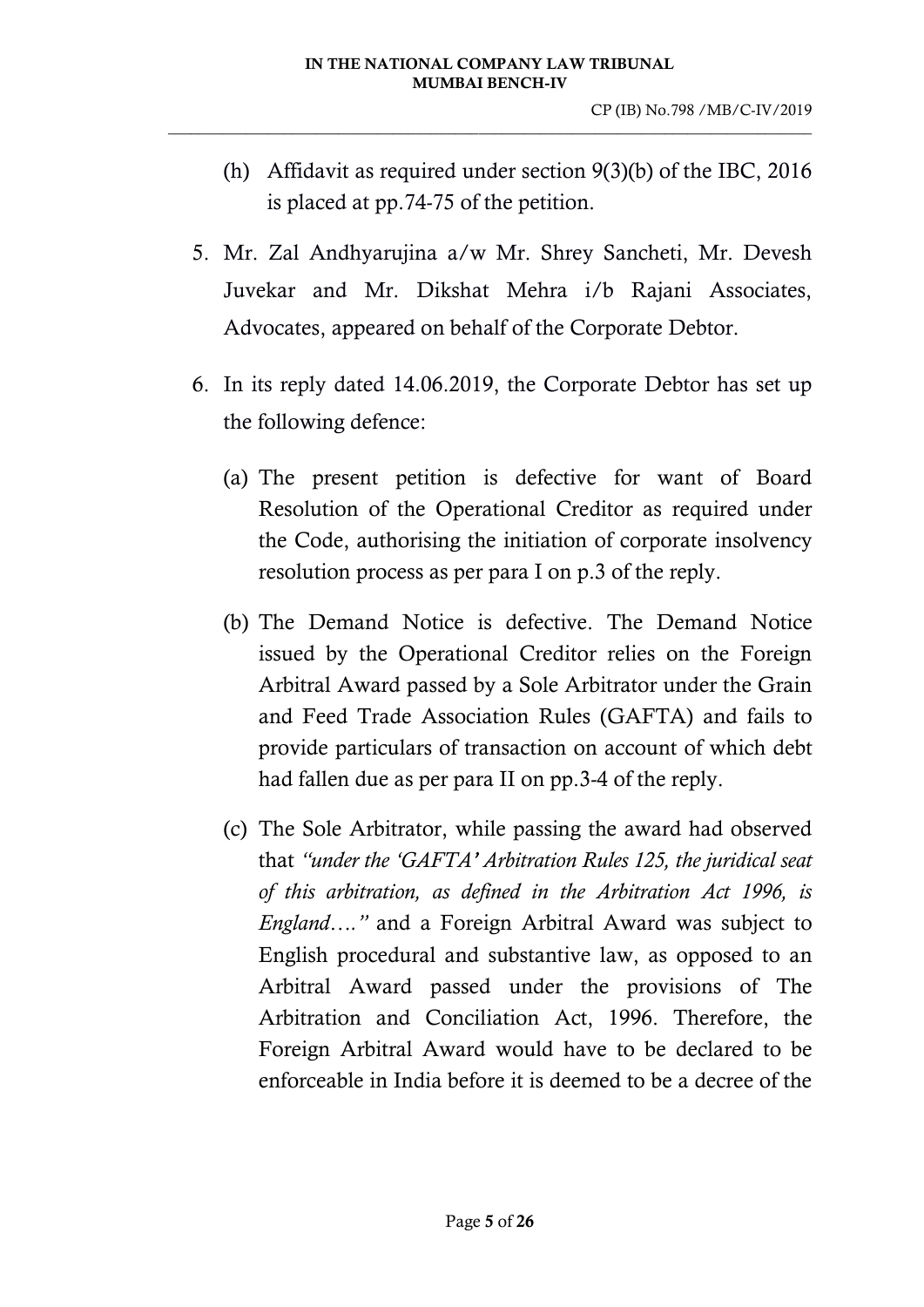court and become executable in India as per para III of the reply on pp.4-5.

- (d) There was no valid and binding contract with the Operational Creditor and hence there could be no arbitration proceedings and no arbitral award. The contract relied on be the Operational Creditor, on the basis of which the Foreign Arbitral Award was passed by the Sole Arbitrator was a 'draft' agreement, pending confirmation by the Corporate Debtor as per para IV of the reply on pp.5-6. The Corporate Debtor has placed on record all the written submissions made by it submitting the above-mentioned defences with the Sole Arbitrator as Exhibit R1 at pp.14-30 of the reply.
- 7. The objections of the Learned Counsel for the Corporate Debtor can be classified as follows: -
	- (a) A foreign award is not binding upon parties in India when it is yet to be found to be enforceable by the competent court under the Arbitration and Conciliation Act, 1996;
	- (b) There is a pre-existing dispute between the parties since the foreign award has not obtained finality;
	- (c) The petition is defective in as much as the signatory to the petition is not authorised by the board of directors of the Operational Creditor.
	- (d) Draft agreement and not a final contract between the parties.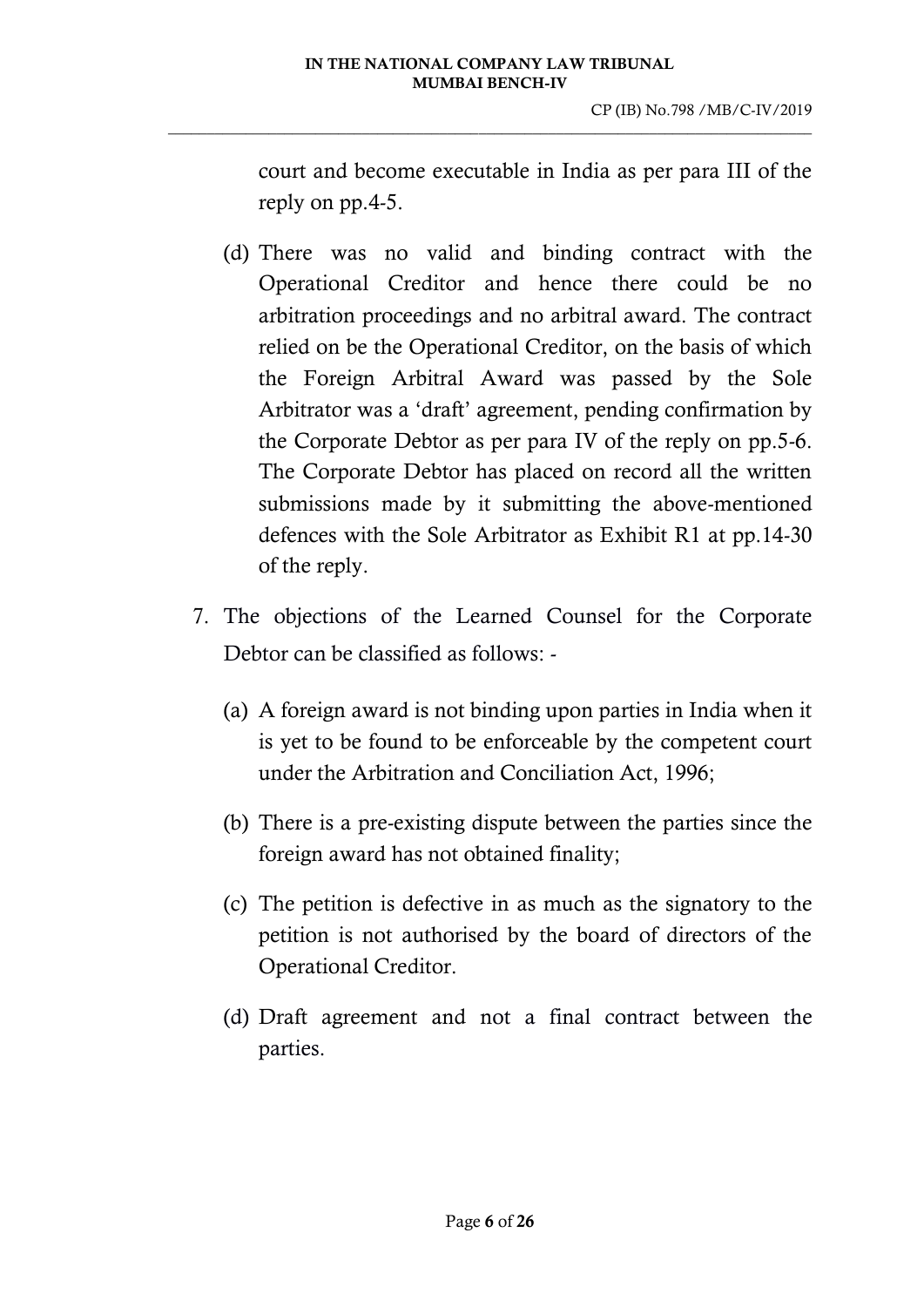8. The objections raised by the Corporate Debtor have been answered at length by the Learned Counsel of the Operational Creditor by its Rejoinder dated 12.07.2019 and written submissions dated 06.11.2019 and the Ld. Counsel of the Corporate Debtor by its written submissions dated 13.11.2019. The contentions of both the parties to the present petition can be collated and answered as under:

### *On foreign award 'not binding' upon parties in India*

- 9. The Corporate Debtor has referred to section 46 of the Arbitration and Conciliation Act,1996 which provides that the enforceability of a foreign award is a pre-condition to its binding nature under the Indian law.
- 10. Section 46 of the Arbitration and Conciliation Act,1996 reads as under:

*46. When foreign award binding.—Any foreign award which would be enforceable under this Chapter shall be treated as binding for all purposes on the persons as between whom it was made, and may accordingly be relied on by any of those persons by way of defense, set off or otherwise in any legal proceedings in India and any references in this Chapter to enforcing a foreign award shall be construed as including references to relying on an award.*

11. Accordingly, the reliance on the foreign award in the present petition by the Operational Creditor, without it being declared enforceable under applicable Indian law, is incorrect.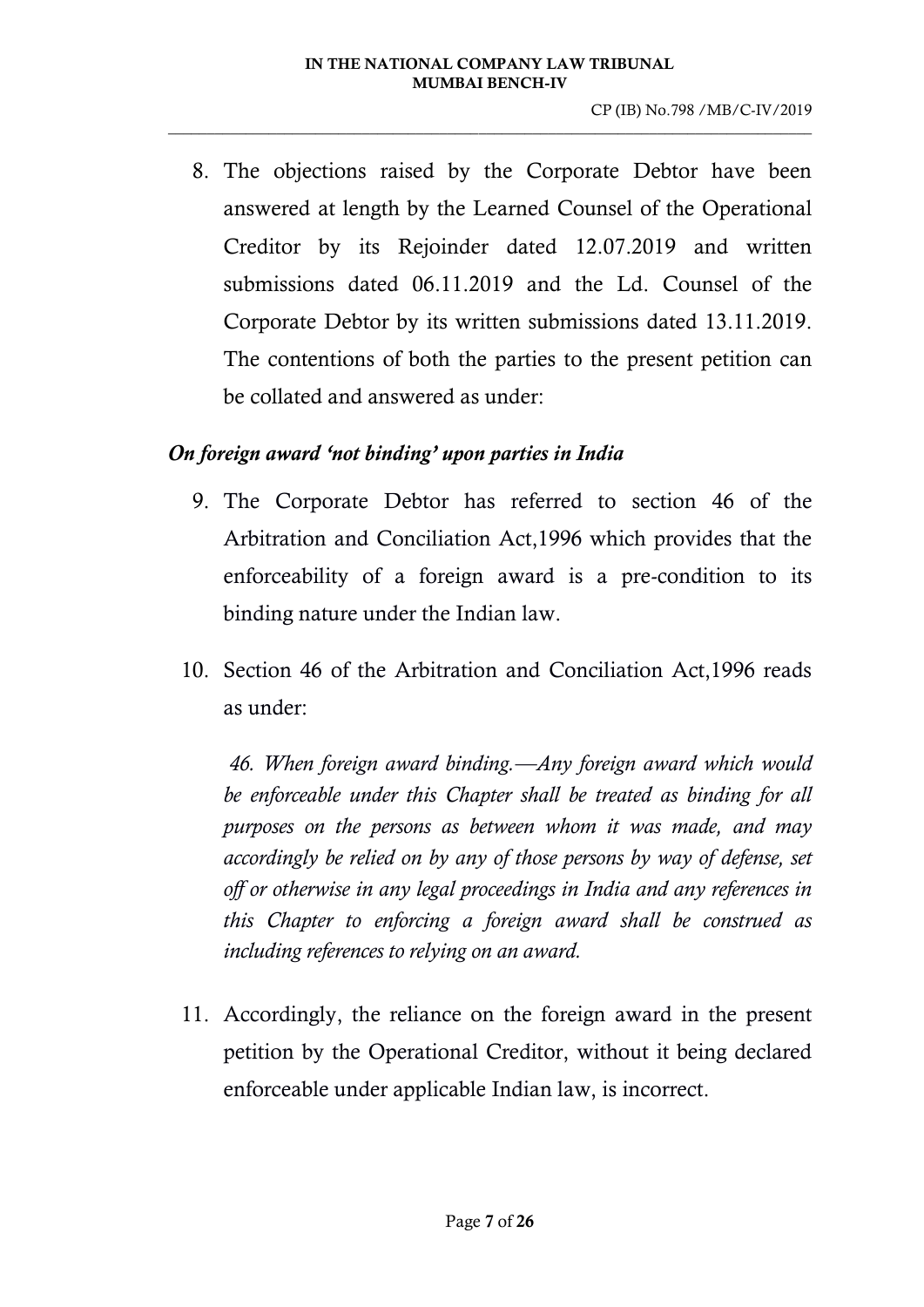- 12. The provisions of section 46 read with section 48 and 49 of the Arbitration and Conciliation Act,1996 entitles a party to have a foreign award declared un-enforceable and not binding in India and that the binding nature of a foreign award is subject to the court being *"satisfied that the foreign award is enforceable under this chapter".* The scheme of the Arbitration and Conciliation Act,1996 further requires the party applying for enforcement of the foreign award to adduce evidence under section 47 in proof of the said foreign award.
- 13. The Corporate Debtor has also relied on the judgment of the Hon'ble Bombay High Court in the matter of *Noy Vallesina Engineering Spa v. Jindal drugs Ltd. 2006 5 Bom CR 155* which reads as follows:

*"21. Reading of [Section 46](https://indiankanoon.org/doc/1317393/) of the Act quoted above shows that a foreign award is not considered to be binding in India on the parties to that award immediately after that award is made. But the award is considered to be binding on the parties only when it is found to be enforceable under Chapter-1 Part-II of the Act. Once it becomes binding, it can be relied on by the parties by way of defence, set off or otherwise in any legal proceedings in India. The provisions make it clear that a foreign award which is yet to be found to be enforceable by the competent court cannot be relied on for any purpose in India. It is also not considered to be binding on the parties to the award in India, till the competent court finds it to be enforceable. Finding of the court that the*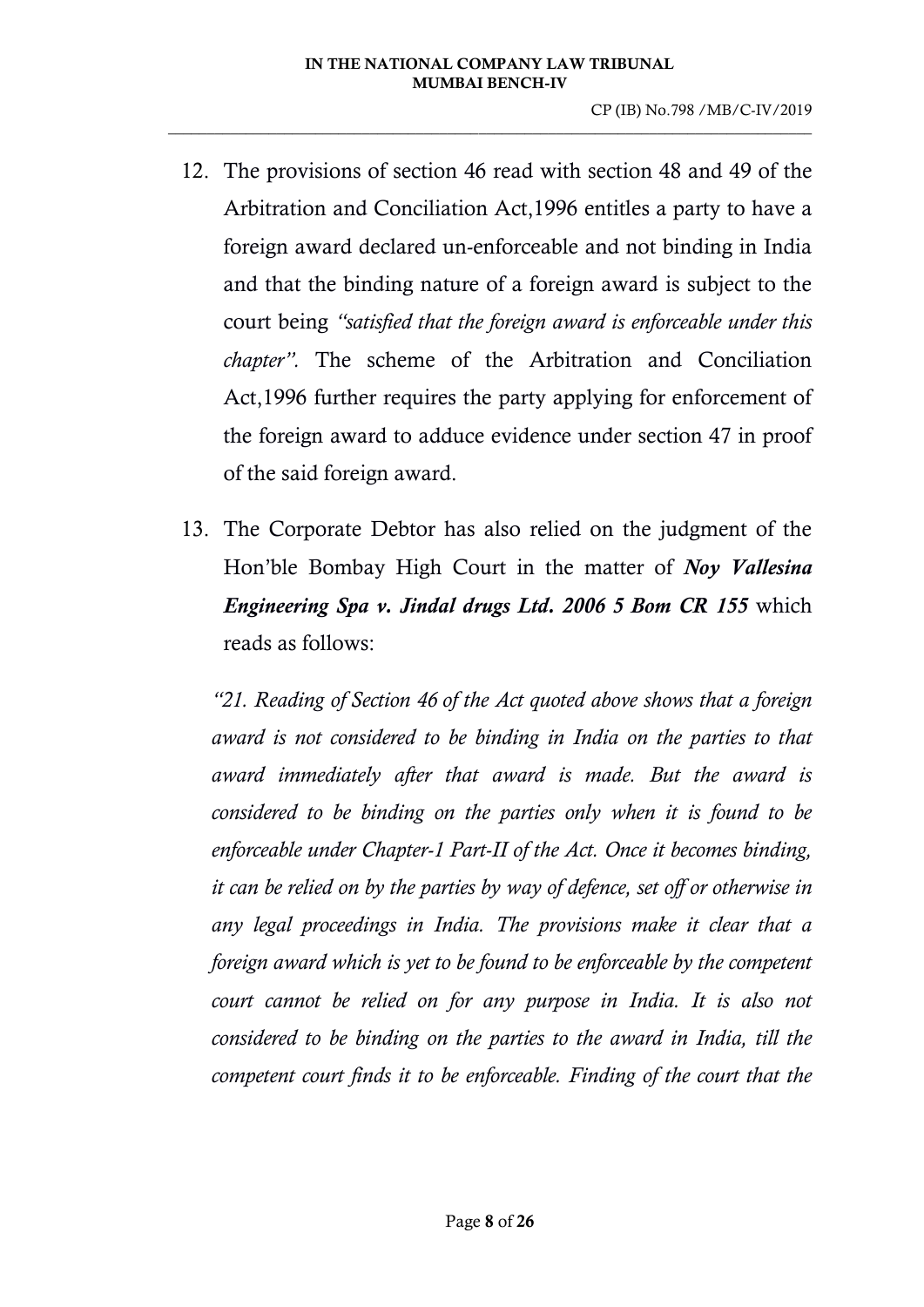*foreign award is enforceable is necessary not only for the purpose of executing that award as a decree, but it is necessary also for relying on that award for any purpose in India. Thus, the term enforcement of a foreign award does not mean merely execution of that award as a decree, but it also includes using that award as a defence in legal proceedings for claiming set off on the basis of that award etc. Execution of the foreign award as a decree is only one facet of enforcement. Enforcement of a foreign award is a larger term than execution of the award. In other words, enforcement of a foreign award includes execution of that award as a decree.*

*22. [Section 47](https://indiankanoon.org/doc/1317393/) as observed above, lays down as to how an application for enforcement of foreign award is to be made. It is only Sub-section 1 of Section 47 which is relevant. It reads as under:*

*47(1) The party applying for the enforcement of a foreign award shall, at the time of the application, produce before the court-*

*(a) the original award or a copy thereof, authenticated in the manner required by the law of the country in which it was made;*

*(b) the original agreement for arbitration or a duly certified copy thereof; and*

*(c) such evidence as may be necessary to prove that the award is a foreign award….*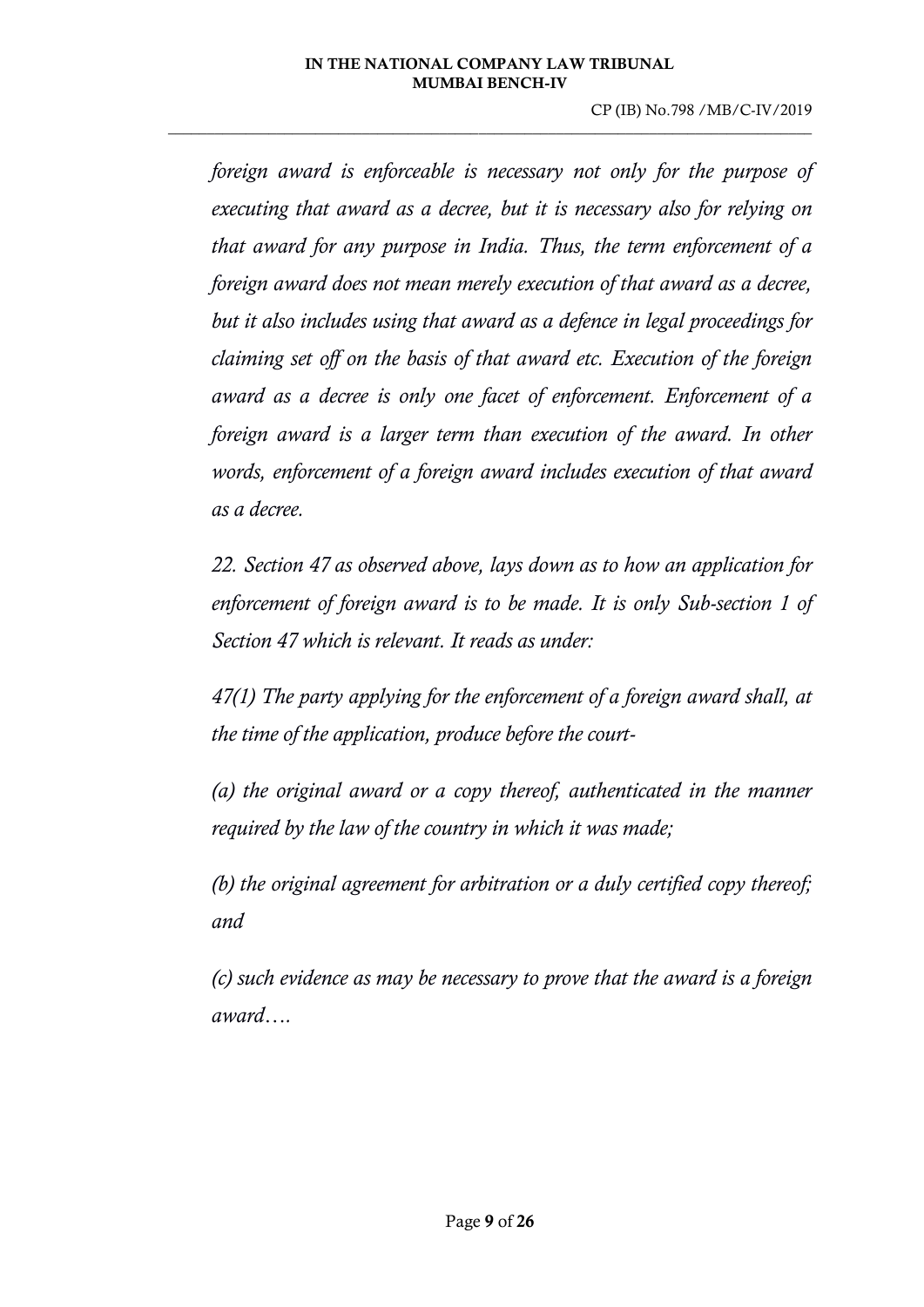CP (IB) No.798 /MB/C-IV/2019

*24. Perusal of the above quoted provisions shows that under Sub[-section](https://indiankanoon.org/doc/206324/)  [1,](https://indiankanoon.org/doc/206324/) the court can refuse to enforce the award only after the Respondent in those proceedings satisfies the court that the award is not enforceable for the reasons enumerated in Sub-section 1 of Section 48. In other words, Sub-section 1 of Section 48 casts the burden of proof on the Respondent to show that the foreign award, enforcement of which is sought, is not enforceable. In other words, if the Respondent in a petition either does not appear or fails to discharge the burden, the court would be justified in enforcing the award. So far as Sub-section 2 of Section 48 is concerned, it confers powers on the court to refuse to enforce an award, if the court is satisfied that the subject matter of the difference is not capable of settlement by the arbitration under the law of India or the enforcement of the award would be contrary to the public policy of India. In other words, Sub[-section 2](https://indiankanoon.org/doc/103447/) casts the burden of proof on the Petitioner to satisfy the court that the subject matter of the award of which he is seeking enforcement is capable of being settled by arbitration under the law of India and that the award is not contrary to the public policy of India."*

14. This principle of law was reinforced by the Hon'ble Supreme Court in the case of *Sea Stream Navigation Ltd. V. LMJ International Ltd. 2013 SCC Online Cal 1940* as under:

*"68. … Since that decision of the Supreme Court the Arbitration and Conciliation Act, 1996 has been enacted Part II deals with enforcement of a foreign award. If we examine Sections 46, 48 and 49 of the Act, we form the opinion that a foreign award per se is not binding. It would only be binding if it passed the standards of enforceability set down in*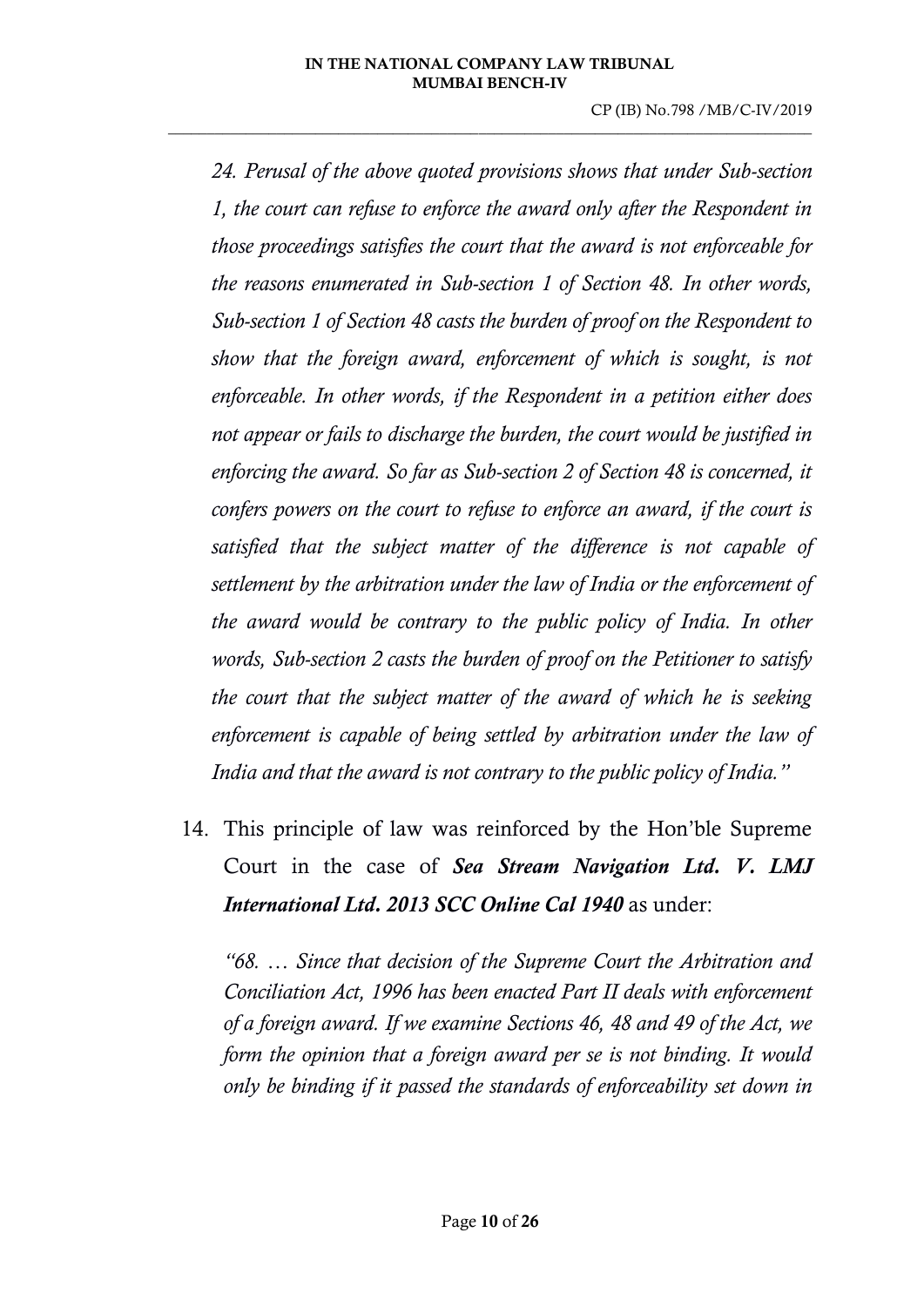CP (IB) No.798 /MB/C-IV/2019

*Section 48. It stipulates the conditions when enforcement of a foreign award would be refused. However, the title to the section states the positive: the conditions for enforcement of foreign awards. Section 49 further strengthens the intention of Section 48 when it says that if and when the Court is satisfied that the award is enforceable, which simply means that the award satisfies the tests mention in Section 48, the award would be deemed to be a decree of the Court. Therefore, on my understanding of these sections a foreign award becomes binding and enforceable as a decree when objections are raised by the award debtor and after hearing the objections, the Court upholds the award. Or the Court suo motu examines the award and attains satisfaction (Section 49) that it is enforceable. The provision for suo motu satisfaction of the Court is ingrained in Section 49 of the Act."*

- 15. The Operational Creditor submits that at the time of enforcement of foreign judgments in India, two situations may arise depending on whether the foreign judgment is passed by a court in  $-$  (i) a reciprocating territory or; (ii) a non-reciprocating territory.
- 16. A 'reciprocating territory' means any country or territory outside India which the Central Government may, by notification in the Official Gazette, declare to be a reciprocating territory. The decree passed by a court in a reciprocating territory can be executed in India as if it had been passed by the District Court.
- 17. The United Kingdom, where the Award has been passed in the present case, is a reciprocating territory in terms of section 44A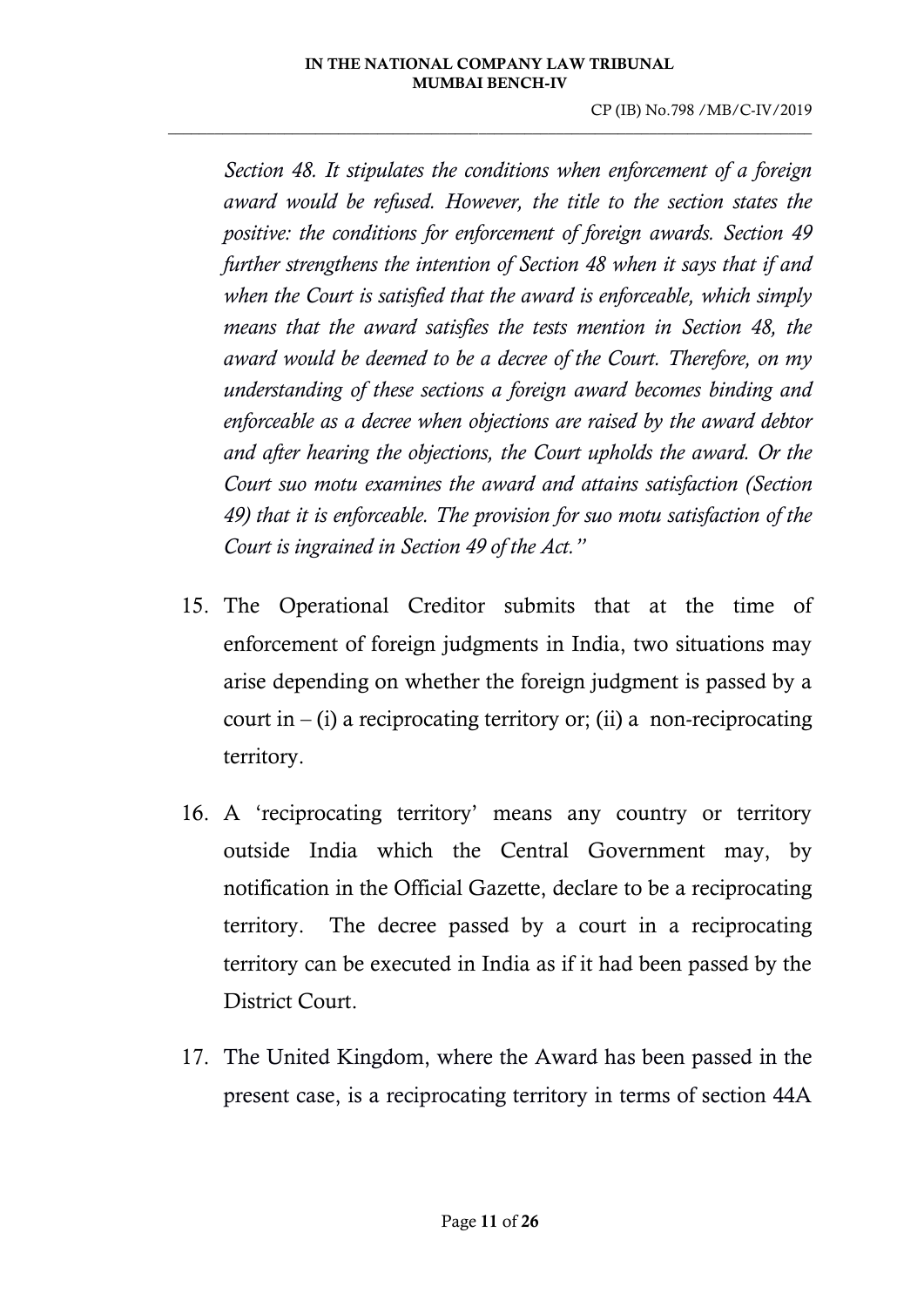*vide* notification No.51 dated 01.03.1953 published in the Gazette of India, Extraordinary. Thus, the Award would no longer be open to challenge on merits.

- 18. The Operational Creditor submits that a Foreign Award is binding on persons between whom it was made and can be used by any of them by way of defence, set-off or otherwise in any legal proceeding in India. , in terms of section 46 of the Arbitration and Conciliation Act, 1996.
- 19. The Operational Creditor has relied on a judgment of the Hon'ble National Company Law Appellate Tribunal (NCLAT) in the matter of *Usha Holdings L.L.C. & Anr. Vs Francorp Advisors Pvt. Ltd. C.P. No. (IB)- 196(PB)/2017* which observed the following:

*"4. Learned counsel appearing on behalf of the Appellants submitted that the Adjudicating Authority has no jurisdiction to decide the legality and viability of foreign decree and no right finding can be given by it….*

*5. …\*\*\* – 13. …\*\*\**

*14. In the circumstances, we answer the first question in favour of the Appellant and hold that the Adjudicating Authority has no jurisdiction to decide the question of legality and propriety of a foreign judgment and decree in an application under Sections 7 or 9 or 10 of the 'I&B Code'…."*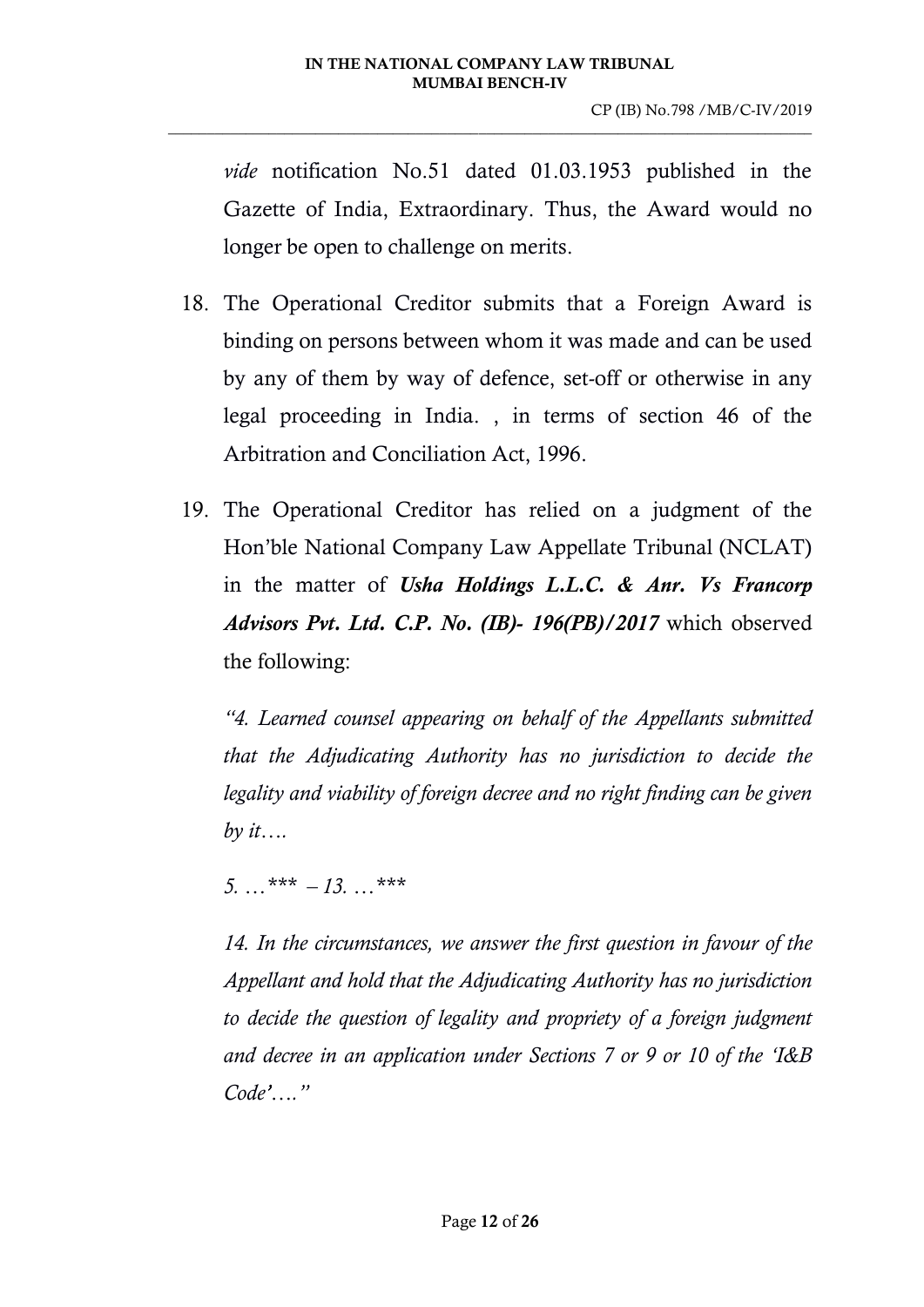20. The Operational Creditor also relied on a judgment of the Hon'ble NCLAT in *Peter Johnson John (Employee) Vs M/s KEC International Limited Company Appeal (AT) (Insolvency) No. 188 of 2019* which clearly states as follows:

*"7. It is well settled that foreign decree either of reciprocating or nonreciprocating territory not passed on merits or not satisfying the requirements of Section 13 of CPC cannot be the basis of winding up petition. An ex-parte decree based on default summary judgment for nonappearance before a foreign court cannot be relied upon for seeking winding up of a company. Such decree cannot be held conclusive as it has not been given on merits of the case. Reference may profitably be made to law laid down by Hon'ble High Court of Delhi in "Rajkumar Gupta Vs. Barnes Investments Ltd. & Ors.", reported in 2007 (99) DRJ 629 and Hon'ble High Court of Bombay in "Marine Geotechnics LLC Vs. Costal Marine Construction and Engineering Ltd.", reported in (2014) 183 CompCas 438 (BOM). It cannot be disputed that the concept of winding up under the Companies Act, 2013 tantamount to liquidation under the I&B Code and viewed in perspective of legislative change it has to be accepted that the liquidation being culmination of the process under I&B Code as a sequel to failure of Insolvency Resolution, a foreign decree passed in ex-parte for default in appearance of the Corporate Debtor and not on merit could not be the basis for initiation of Corporate Insolvency Resolution Process."*

## *On a pre-existing dispute between the parties since the Foreign Award has not obtained finality*

21. During the arbitration proceedings the Corporate Debtor filed their defences and submissions on 19.02.2018, 07.03.2018 and 20.03.2018 raising *inter alia* the following disputes: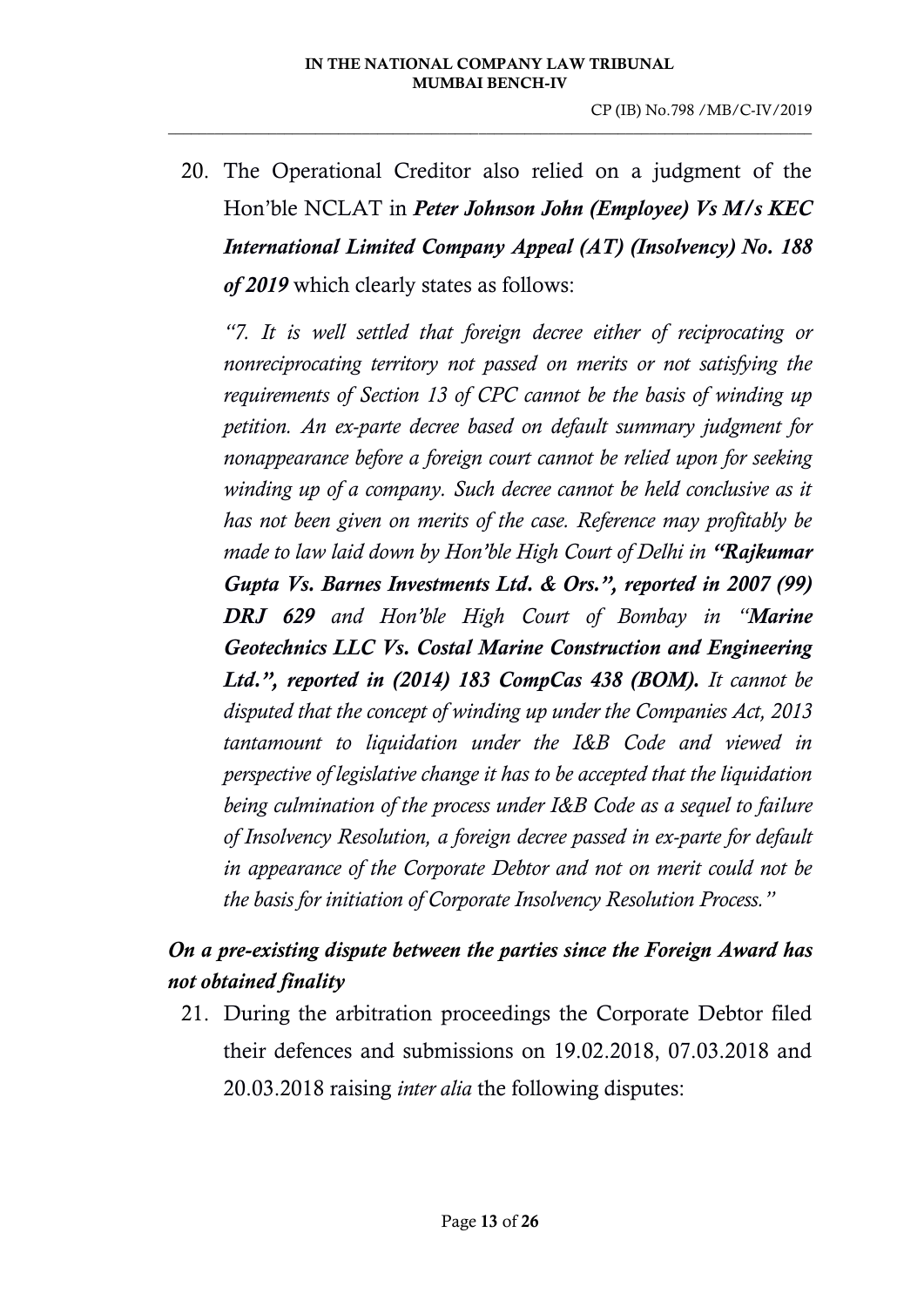- i. That there was no valid and binding contract between the parties;
- ii. That the contract being adjudicated upon was merely a draft contract; and
- iii. That the Corporate Debtor never confirmed the terms and conditions nor had they signed the contract.
- 22. The petition was filed on the basis of the underlying transaction and hence the Corporate Debtor had raised a prior existing dispute *vide* its replies in the arbitration proceedings.
- 23. The Corporate Debtor submits that the foreign award had not obtained finality as it could either, prefer an appeal in the appropriate forum in London or it can object to the enforcement of the award under the provisions laid under section 48 of the Arbitration Act.
- 24. The amount due under the un-enforced foreign award does not fall under the definition of claim or debt under the IBC as the foreign award has not been enforced in India under the Arbitration Act, it cannot be said to be a judgment under Indian law and therefore there can be no right to payment.
- 25. The Hon'ble Supreme Court in *K. Kishan Vs M/S Vijay Nirman Company Pvt. Ltd (Civil Appeal No. 21824 of 2017)* held that pendency of challenge to an arbitral award qualifies as 'pre-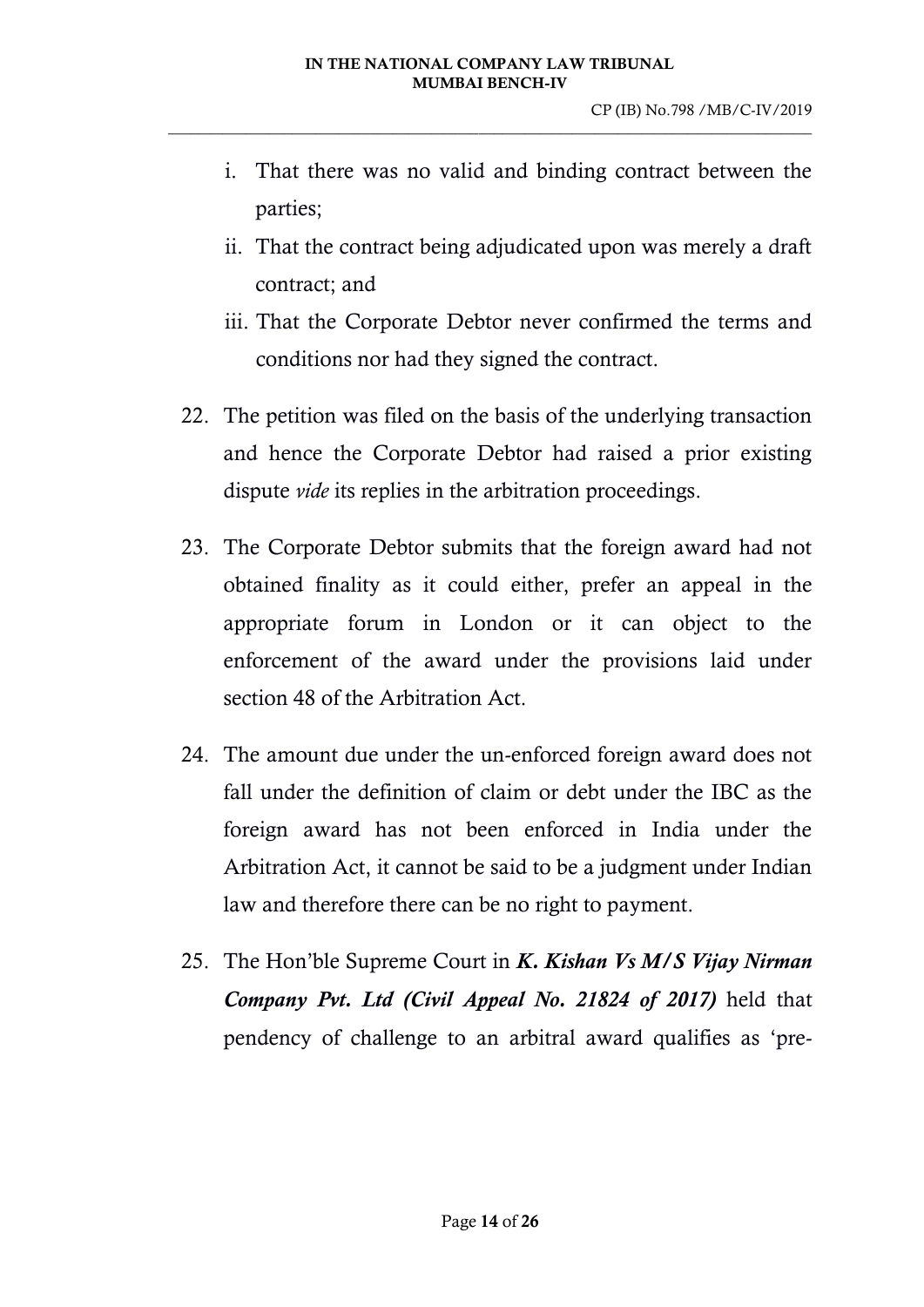existing dispute' for the purposes of initiating corporate insolvency resolution process by the operational creditor.

26. The Operational Creditor referred to section 3(6) of the IBC, 2016 which defines claim as under:

*"claim" means—*

*(a) a right to payment, whether or not such right is reduced to judgment, fixed, disputed, undisputed, legal, equitable, secured or unsecured;* 

*(b) right to remedy for breach of contract under any law for the time being in force, if such breach gives rise to a right to payment, whether or not such right is reduced to judgment, fixed, matured, unmatured, disputed, undisputed, secured or unsecured;*

- 27. A claim is defined to include a right to a remedy for breach of contract, if such breach gives rise to a right of payment, whether or not such a right has been reduced to a judgment. Thus, a claim includes a judgment, being an award passed by a court of competent jurisdiction.
- 28. The Arbitral Award passed as per the Arbitration Rule No. 126 of the 'GAFTA' was initiated for the breach of sales contract, after considering the disputes and submissions made by the Corporate Debtor in the Arbitral proceedings.
- 29. The existence of contract was already proved during Arbitration proceedings and after considering those the award was decided by the Sole Arbitrator.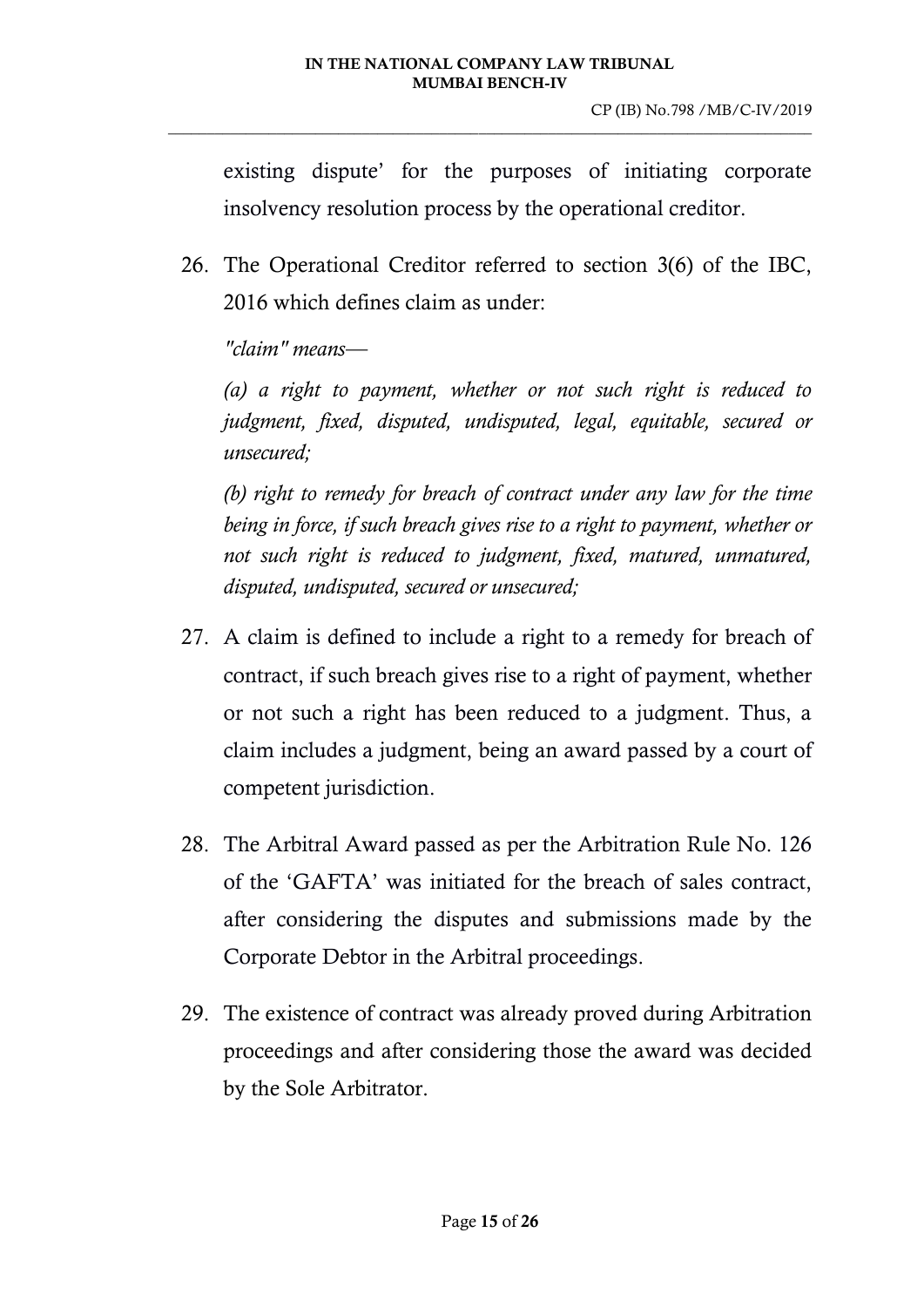30. The Operational Creditor submits that if a party receives a binding award from a country which is signatory to the New York Convention or the Geneva Convention and the award was made in the territory which has been notified as a convention country by India, the award would then be enforceable in India. An award is 'final' if under the laws of the country in which an award has been made, is no longer open to challenge on merits.

### On defective petition

- 31. The Corporate Debtor submitted that the Board Resolution submitted by Operational Creditor (Exhibit A to the petition) authorises Mr. Vijaykumar Gopalan Iyengar to file the present petition. However, the petition is signed by Mr. Nirav Gandhi as per the Power of Attorney submitted. The Corporate Debtor submits that in absence of specific authority in favour of Mr. Nirav Gandhi, the present petition is defective.
- 32. The Corporate debtor has relied on the judgment of the Hon'ble National Company Law Appellate Tribunal (NCLAT) Palogix Infrastructure Private Limited Vs. ICICI Bank Limited**─** Company Appeal (AT) (Insol.) No. 30 of 2017 held that a power of attorney holder is not authorised to present an insolvency application under sections 7, 9 and 10 of the Insolvency and Bankruptcy Code, 2016 ("IBC"). It is only authorised representatives, duly authorised by board resolution,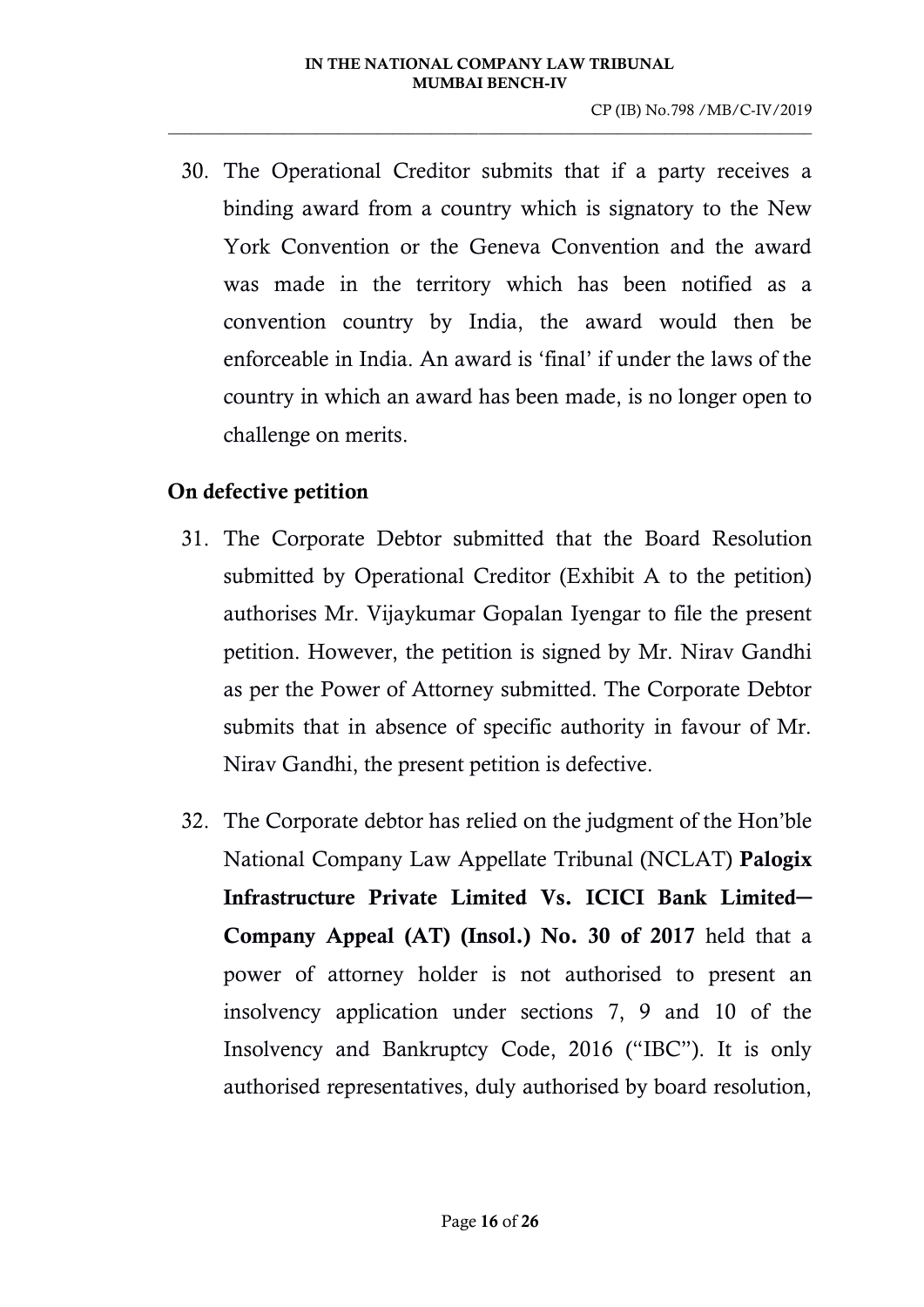who are eligible to present the same. This is based on the simple rationale that a company being juristic person acts only through its board of directors, who can exercise all powers that the company is entitled to exercise, and it may through a resolution authorise any person to present an application. Further, officers authorised by the board cannot in turn give a power of attorney to any other person.

- 33. Board Resolution dated 05.07.2018 (Exhibit A at p.9 of the petition) appoints Mr. Vijaykumar Gopalan Iyengar, Director as constituted attorney giving him the authority *to appoint and authorise substitute as attorneys and to represent the Operational Creditor in various courts including the National Company Law Tribunal under the provisions of the IBC, 2016 of India*. Further at pp.12-13 of the petition a Power of Attorney dated 08.11.2018 signed by Mr. Vijaykumar Gopalan Iyengar, Director is annexed which states that the Operational Creditor appoints Mr. Nirav Dilip Gandhi as a constituted attorney *to represent the Operational Creditor in various courts including the National Company Law Tribunal under the provisions of the IBC, 2016 of India* along with Mr. Vijaykumar Gopalan Iyengar.
- 34. Hence it is clear from the above that Mr. Nirav Dilip Gandhi is rightly the authorised representative for the Operational Creditor to initiate the corporate insolvency resolution process against the Corporate Debtor.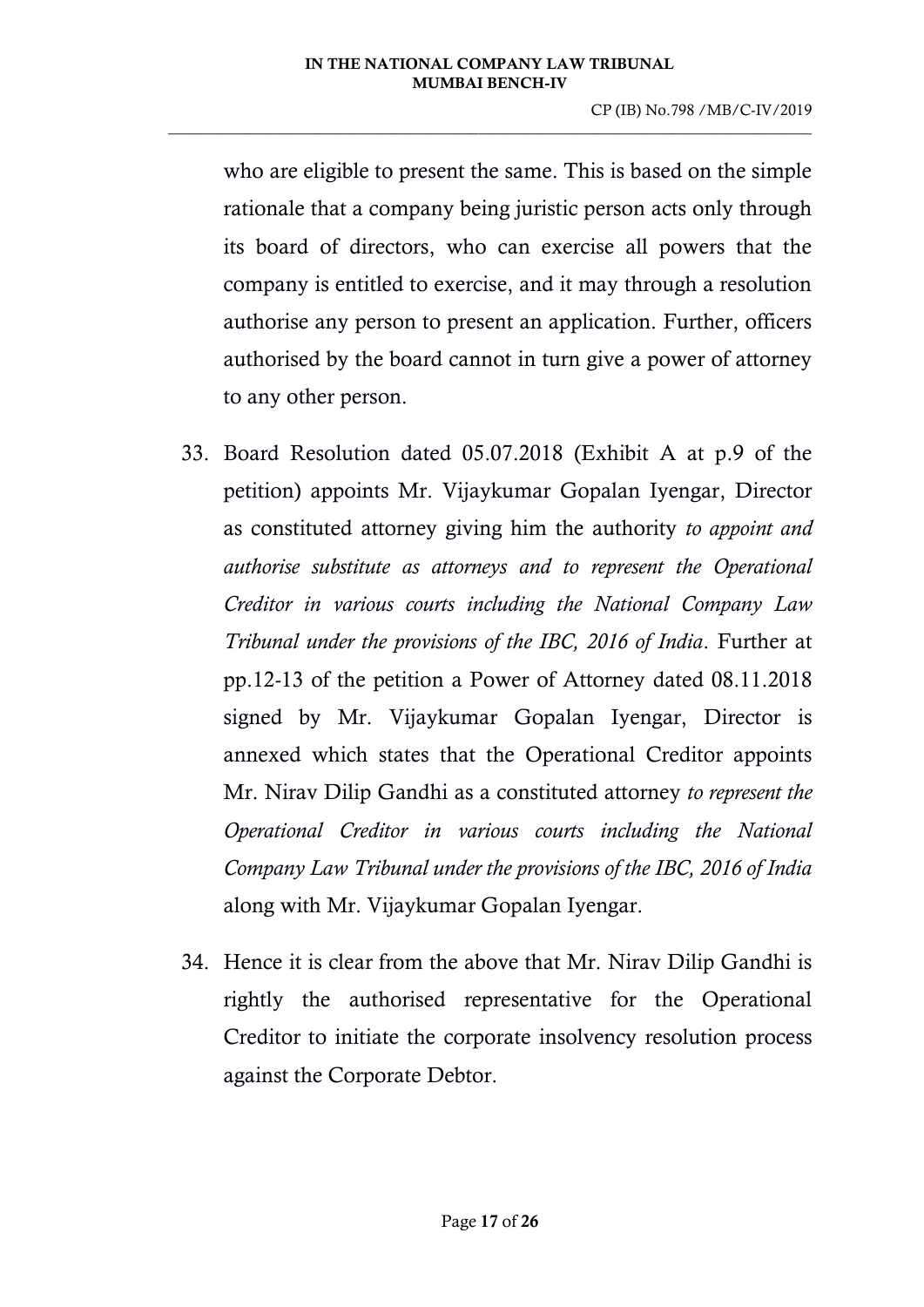### *On foreign award 'not binding' upon parties in India*

35. Section 44A of the Code of Civil Procedure reads as under:

*44A. Execution of decrees passed by Courts in reciprocating territory. –*

*(1) Where a certified copy of a decree of any of the superior Courts of any reciprocating territory has been filed in a District Court, the decree may be executed in India as if it had been passed by the District Court.*

*(2) Together with the certified copy of the decree shall be filed a certificate from such superior Court stating the extent, if any, to which the decree has been satisfied or adjusted and such certificate shall, for the purposes of proceedings under this section, be conclusive proof of the extent of such satisfaction or adjustment.*

*(3) The provisions of section 47 shall as from the filing of the certified copy of the decree apply to the proceedings of a District Court executing a decree under this section, and the District Court shall refuse execution of any such decree, if it is shown to the satisfaction of the Court that the decree falls within any of the exceptions specified in clauses (a) to (f) of section 13.*

*Explanation 1. -- "Reciprocating territory" means any country or territory outside India which the Central Government may, by notification in the Official Gazette, declare to be a reciprocating territory for the purposes of this section; and superior Courts, with reference to any such territory, means such Courts as may be specified in the said notification.*

*Explanation 2. -- "Decree" with reference to a superior Court means any decree or judgment of such Court under which a sum of money is payable, not being a sum payable in respect of taxes or other charges of a*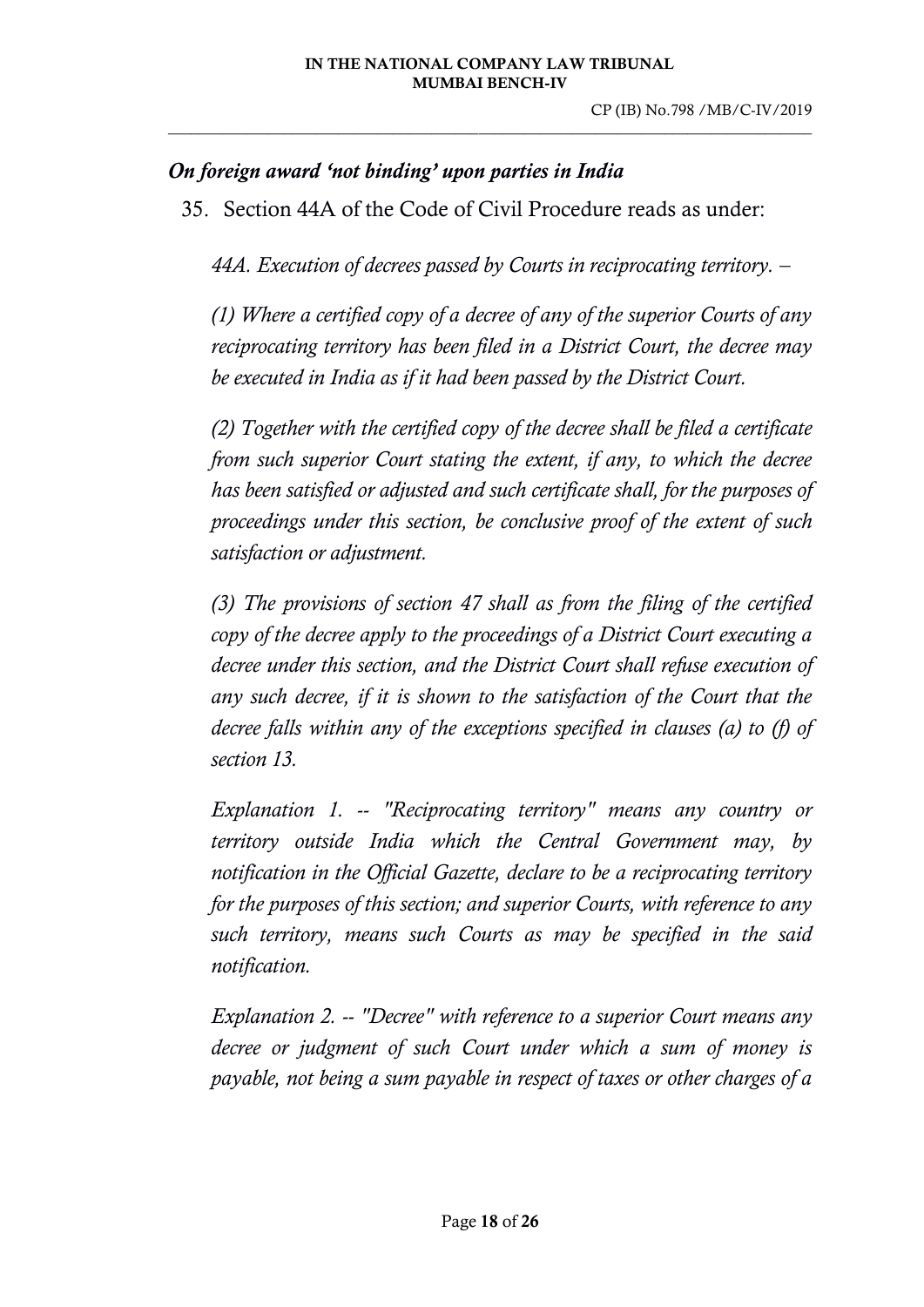*like nature or in respect of a fine or other penalty, but shall in no case include an arbitration award, even if such an award is enforceable as a decree or judgment.*

36. The United Kingdom, where the Arbitration Award has been passed in the present case, is a reciprocating territory in terms of section 44A vide notification No. 51 dated 01.03.1953 published in the Gazette of India, Extraordinary as SRO 399. Thus, the Award would be capable of execution in India, and the challenge by the Corporate Debtor on this score need to be repelled.

# *On a pre-existing dispute between the parties since the Foreign Award has not obtained finality*

37. The Hon'ble Supreme Court in K. Kishan Vs M/S Vijay Nirman Company Pvt. Ltd (Civil Appeal No. 21824 Of 2017) held that pendency of challenge to an arbitral award qualifies as 'pre-existing dispute' for the purposes of initiating corporate insolvency resolution process by the operational creditor. In the present case, there is no pending challenge to the Arbitral Award. This Bench is of the considered view that it is not possible to wait indefinitely for the Corporate Debtor to challenge the Arbitral Award, and that it has to decide the present petition on the basis of the admitted positions, that is to say, there is an Arbitral Award passed by a competent Arbitral Tribunal after the consideration of the positions of both the sides, and there is no challenge to the Arbitral Award dated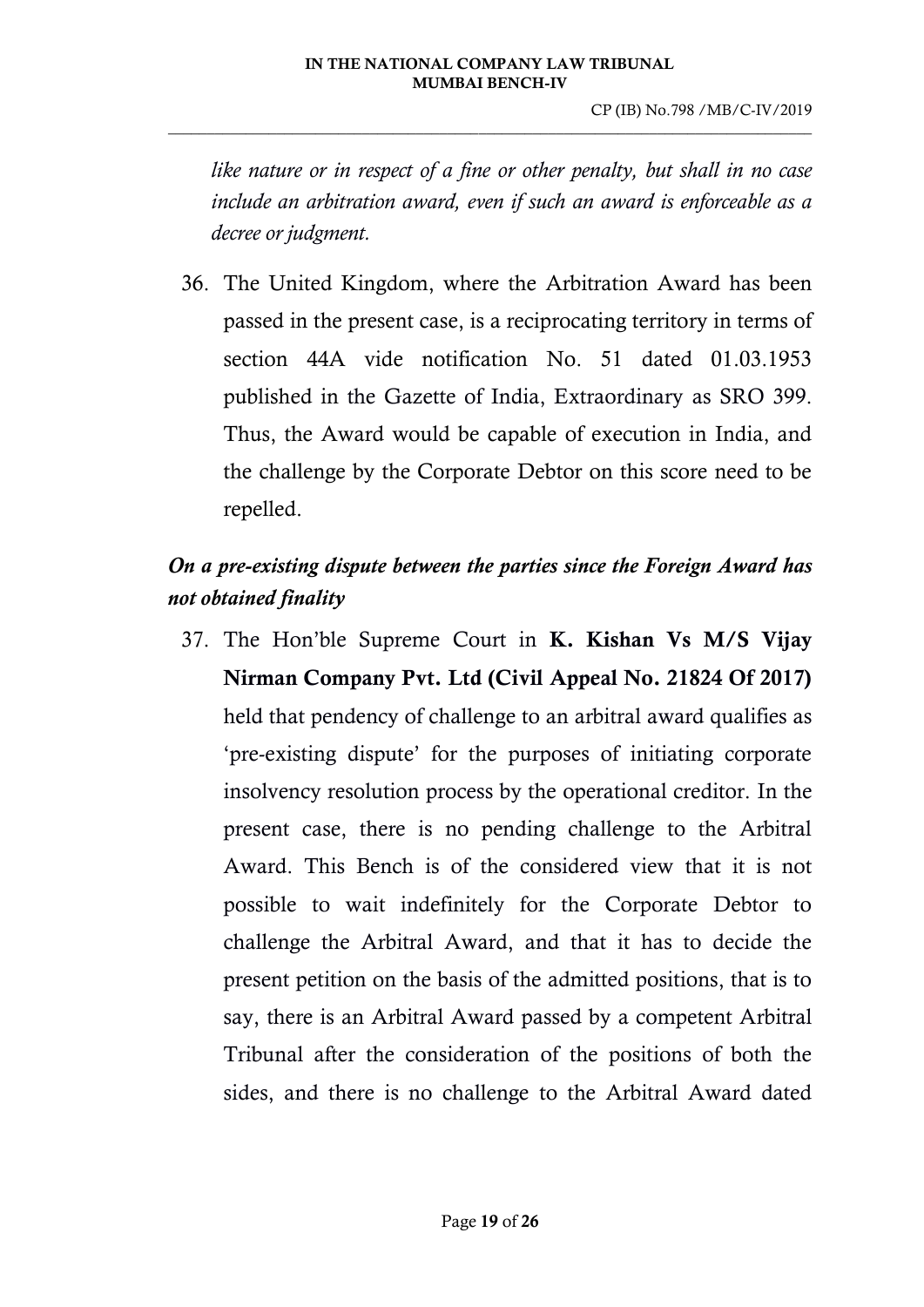16.04.2018 in a manner known to law. Hence the same cannot be considered as a pre-existing dispute, and the objection of the Learned Counsel for the Corporate Debtor on this count is rejected.

### *On defective petition*

- 38. The Corporate Debtor submitted that the Board Resolution submitted by Operational Creditor (Exhibit A to the petition) authorises Mr. Vijaykumar Gopalan Iyengar to file the present petition. However, the petition is signed by Mr. Nirav Gandhi as per the Power of Attorney submitted. The Corporate Debtor submits that in absence of specific authority in favour of Mr. Nirav Gandhi, the present petition is defective.
- 39. In the present case the Board of Directors of the Operational Creditor has, at its meeting held on 05.07.2018, resolved as follows:

"*Mr. Iyengar Vijaykumar Gopalan be and is hereby appointed as the Company's Constituted Attorney to do various acts, deeds and thigs on behalf of the Company, including:*

- *1. to appoint and authorise substitute as attorneys*
- *2. to represent the Operational Creditor in various courts including the National Company Law Tribunal under the provisions of the IBC, 2016 of India*…."

In pursuance thereof, and in exercise of the powers conferred on Mr. Iyengar Vijaykumar Gopalan, a specific authorisation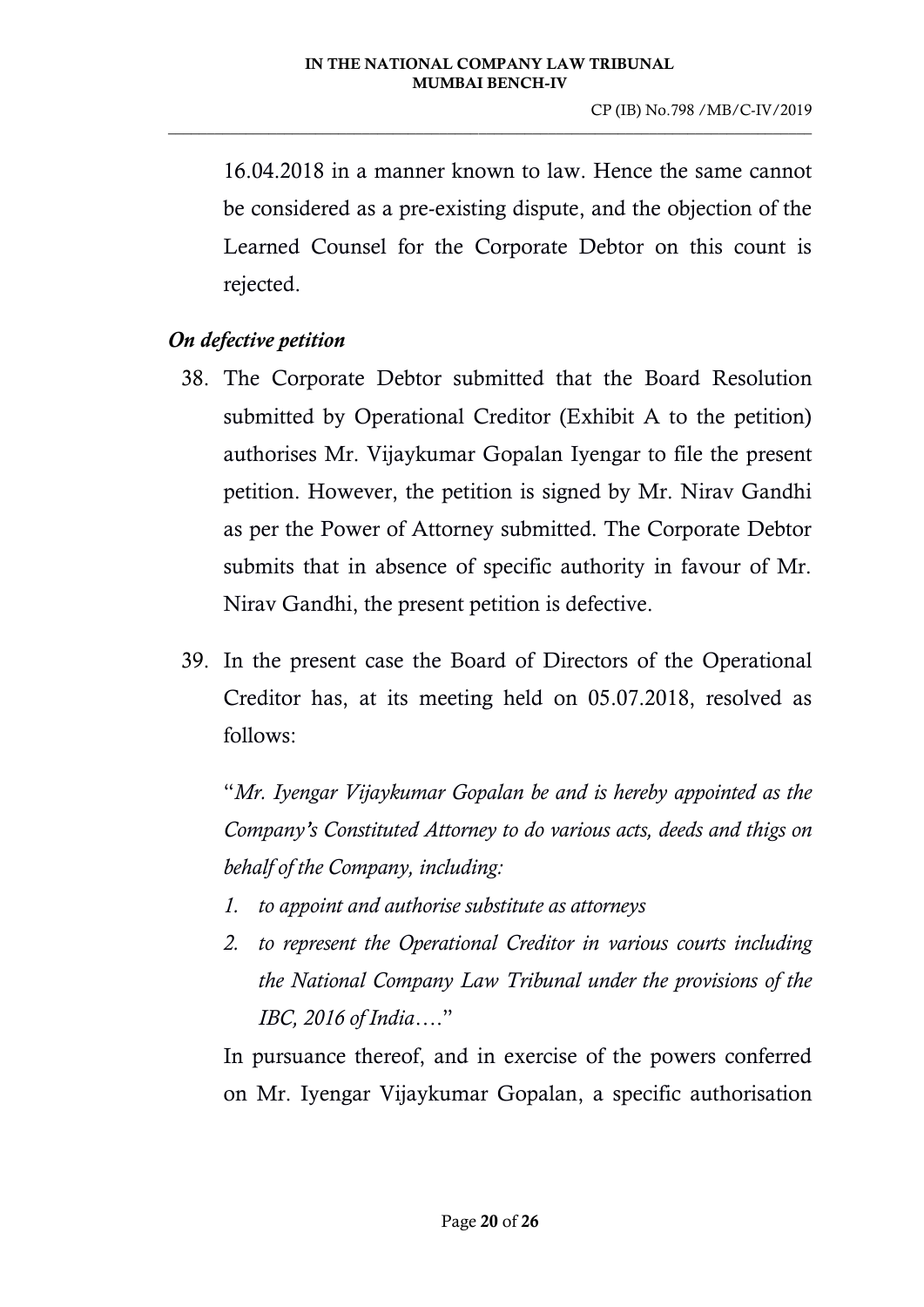was given to Mr. Nirav Gandhi to initiate the present proceedings.

40. At the outset, it is clarified that the authority of Mr. Nirav Gandhi to file this petition cannot be challenged given the judgment of the Hon'ble NCLAT in *Palogix Infrastructure Private Limited v ICICI Bank Ltd.* [Company Appeal (AT) (Insolvency) No. 30 of 2017], the judgment is crystal clear in terms of the authority to file the insolvency petition. It says:

*"38. This apart, if an officer, such as Senior Manager of a Bank has been authorised to grant loan, for recovery of loan or to initiate a proceeding for 'Corporate Insolvency Resolution Process' against the person who have taken loan, in such case the 'Corporate Debtor' cannot plead that the officer has the power to sanction loan, but such officer has no power to recover the loan amount or to initiate 'Corporate Insolvency Resolution Process', in spite of default of debt.* 

*39. If a plea is taken by the authorised officer that he was authorised to sanction the loan and had done so, the application under section 7 cannot be rejected on the ground that no separate specific authorization letter has been issued by the 'Financial Creditor' in favour of such officer designate.* 

*40. Given reasons as recorded above, while we hold that a 'Power of Attorney Holder' is not empowered to file application under section 7 of the 'I&B Code', we further hold that an authorised person has power to do so."*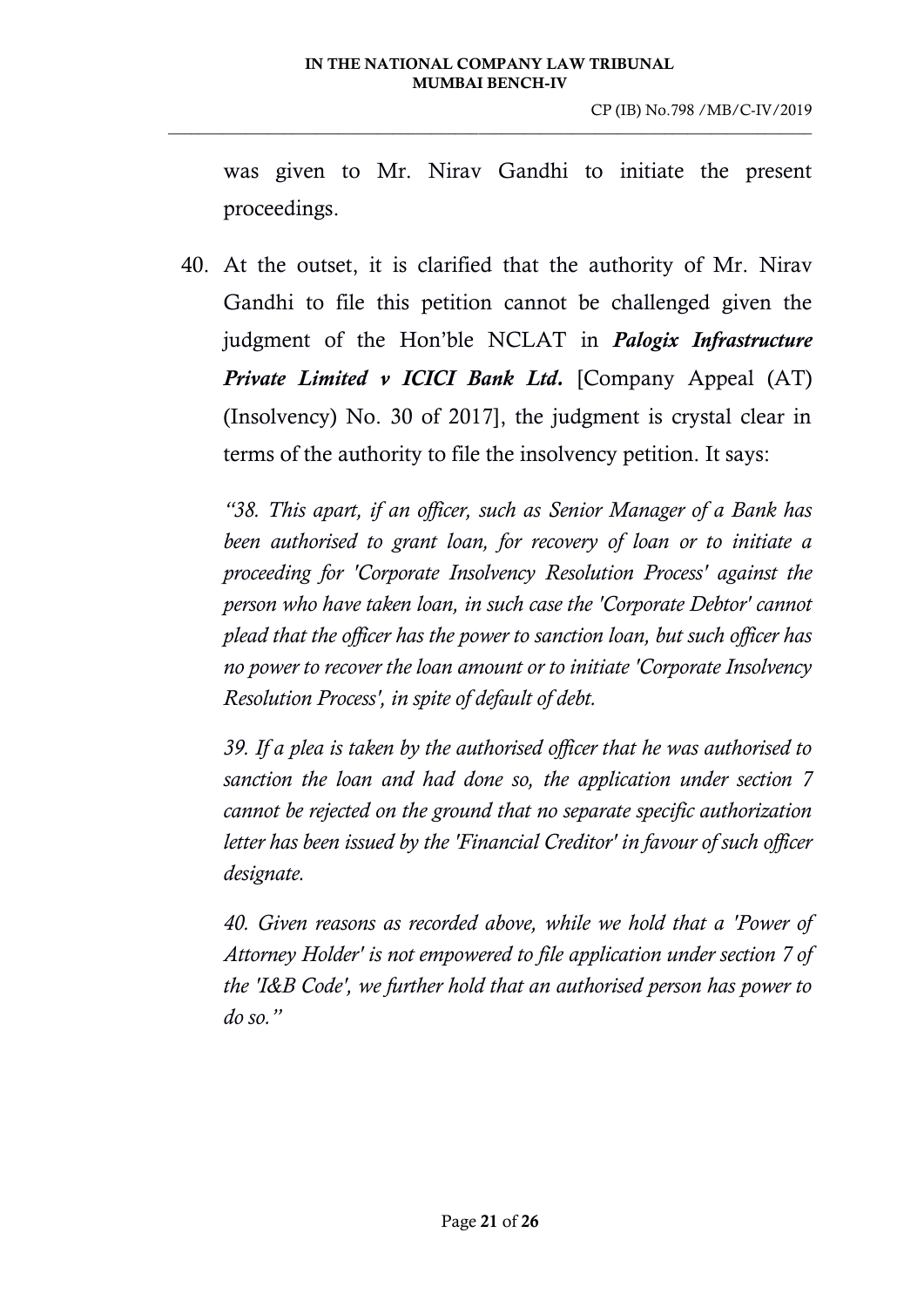- 41. Therefore, on a plain reading of this decision, it is held that Mr Nirav Gandhi has the proper authority to file the present petition, and the objection raised by the Corporate Debtor holds no water.
- 42. Therefore, the Petition made by the Operational Creditor is complete in all respects as required by law. It clearly shows that the Corporate Debtor is in default of a debt due and payable, and the default is more than minimum amount of one lakh rupees stipulated under section 4(1) of the IBC. Therefore, the default stands established and there is no reason to deny the admission of the Petition. In view of this, this Adjudicating Authority admits this Petition and orders initiation of CIRP against the Corporate Debtor.
- 43. The Operational Creditor has proposed Mr. Rajeev Mannadiar as Interim Resolution Professional (IRP) in the matter.
- 44. It is, accordingly, hereby ordered as follows:
	- (a) The petition bearing CP (IB) No. 798/MB/C-IV/2019 filed by Agrocorp International Private (PTE) Limited [UEN: 199005306N], the Operational Creditor, under section 9 of the IBC read with rule 6(1) of the Insolvency & Bankruptcy (Application to Adjudicating Authority) Rules, 2016 for initiating Corporate Insolvency Resolution Process (CIRP) against National Steel and Agro Industries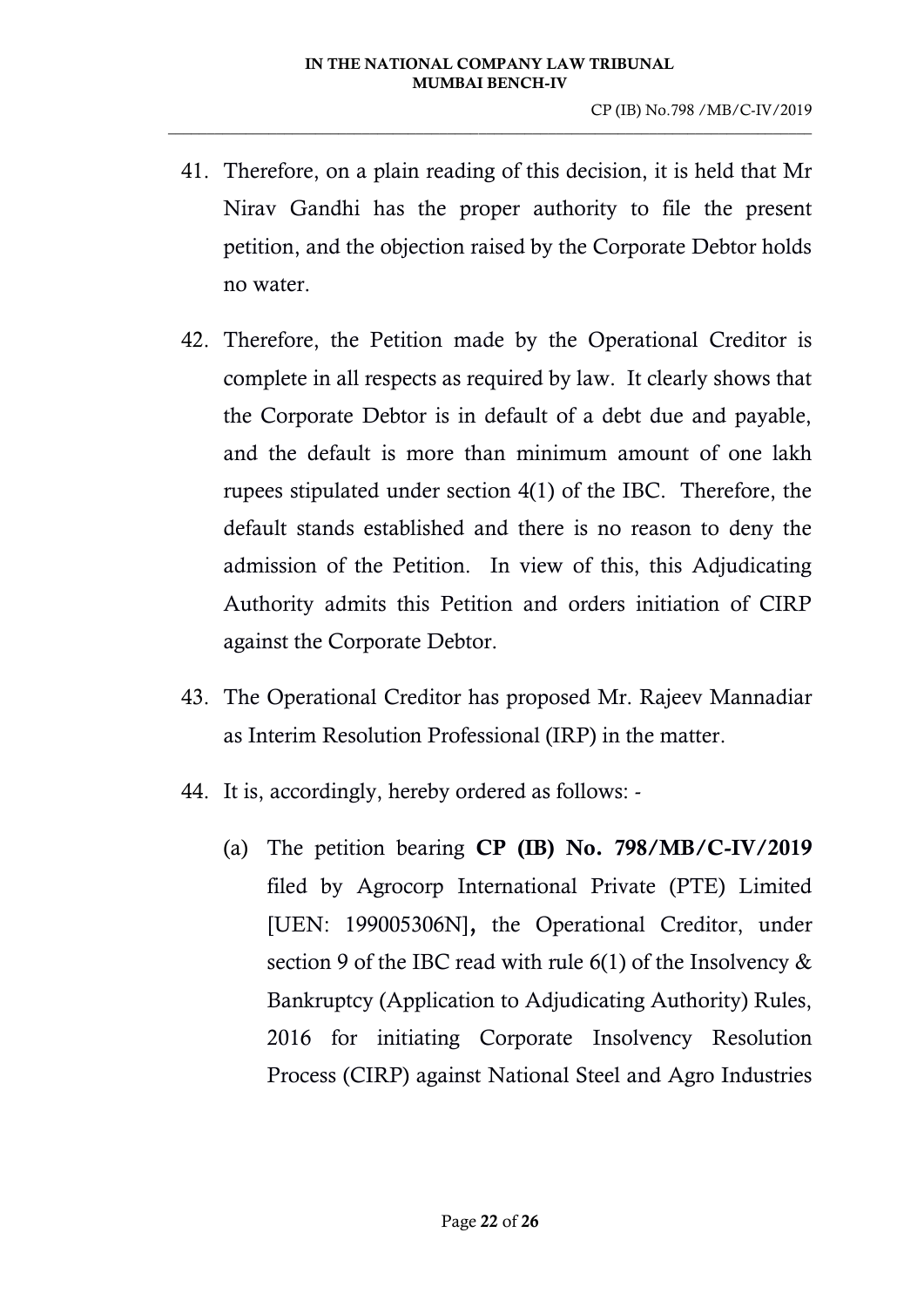Limited [CIN: L27100MH1985PLC140379], the Corporate Debtor, is admitted.

- (b) There shall be a moratorium under section 14 of the IBC, regarding the following:
	- (i) The institution of suits or continuation of pending suits or proceedings against the Corporate Debtor including execution of any judgment, decree or order in any court of law, tribunal, arbitration panel or other authority;
	- (ii) Transferring, encumbering, alienating or disposing of by the Corporate Debtor any of its assets or any legal right or beneficial interest therein;
	- (iii) Any action to foreclose, recover or enforce any security interest created by the Corporate Debtor in respect of its property including any action under the Securitisation and Reconstruction of Financial Assets and Enforcement of Security Interest (SARFAESI) Act, 2002;
	- (iv) The recovery of any property by an owner or lessor where such property is occupied by or in possession of the Corporate Debtor.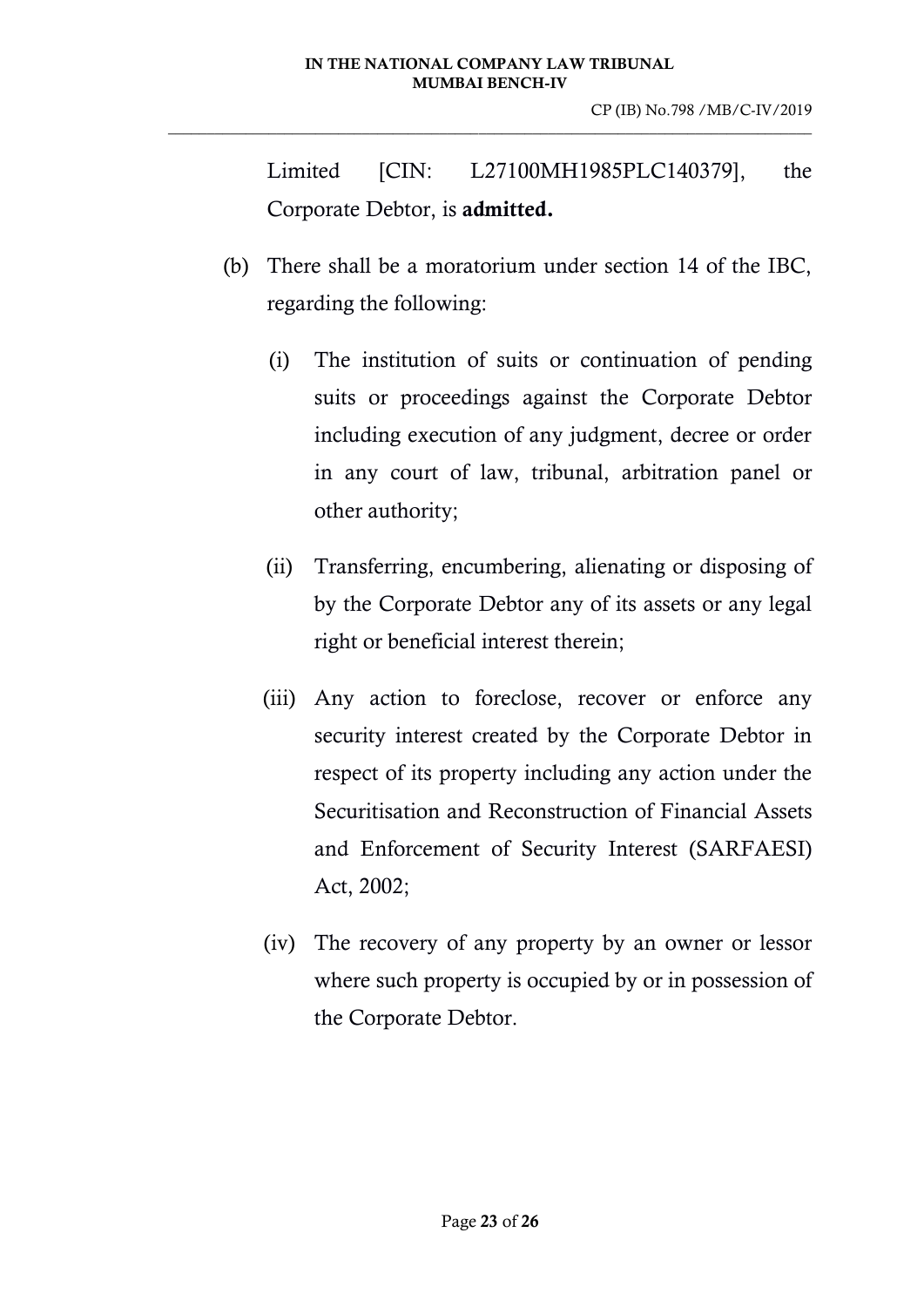- (c) Notwithstanding the above, during the period of moratorium:
	- (i) The supply of essential goods or services to the corporate debtor, if continuing, shall not be terminated or suspended or interrupted during the moratorium period;
	- (ii) That the provisions of sub-section (1) of section 14 of the IBC shall not apply to such transactions as may be notified by the Central Government in consultation with any sectoral regulator;
- (d) The moratorium shall have effect from the date of this order till the completion of the CIRP or until this Tribunal approves the resolution plan under sub-section (1) of section 31 of the IBC or passes an order for liquidation of Corporate Debtor under section 33 of the IBC, as the case may be.
- (e) Public announcement of the CIRP shall be made immediately as specified under section 13 of the IBC read with regulation 6 of the Insolvency & Bankruptcy Board of India (Insolvency Resolution Process for Corporate Persons) Regulations, 2016.
- (f) Mr. Rajeev Mannadiar, Registration No. IBBI/IPA-001/ IPP00212/2017-2018/10412, residing at 401,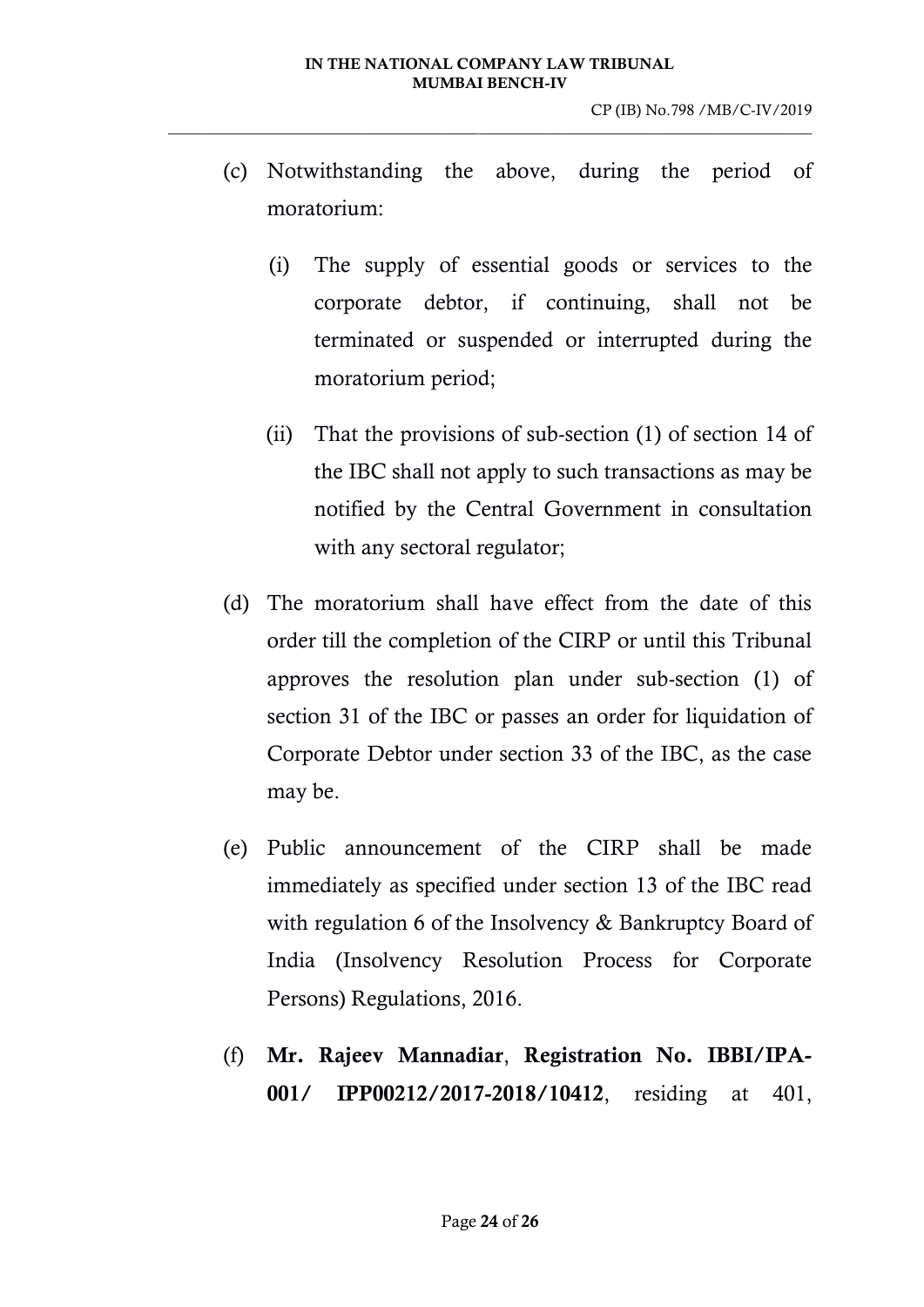Darshan CHS, R Dadaji Street, Fort, Mumbai-400001, is hereby appointed as Interim Resolution Professional to carry out the functions as mentioned under IBC. The fee payable to IRP or, as the case may be, the RP shall be compliant with such Regulations, Circulars and Directions as may be issued by the Insolvency & Bankruptcy Board of India (IBBI). The IRP/RP shall carry out his functions as contemplated by sections 15, 17, 18, 19, 20 and 21 of the IBC.

- (g) During the CIRP Period, the management of the Corporate Debtor shall vest with the IRP or, as the case may be, the RP in terms of section 17 of the IBC. The officers and managers of the Corporate Debtor shall provide all documents in their possession and furnish every information in their knowledge to the IRP within a period of one week from the date of receipt of this Order, in default of which coercive steps will follow.
- (h) The Operational Creditor shall deposit a sum of ₹3,00,000/- (Rupees three lakh only) with the IRP to meet the expenses arising out of issuing public notice and inviting claims. These expenses are subject to approval by the Committee of Creditors (CoC).